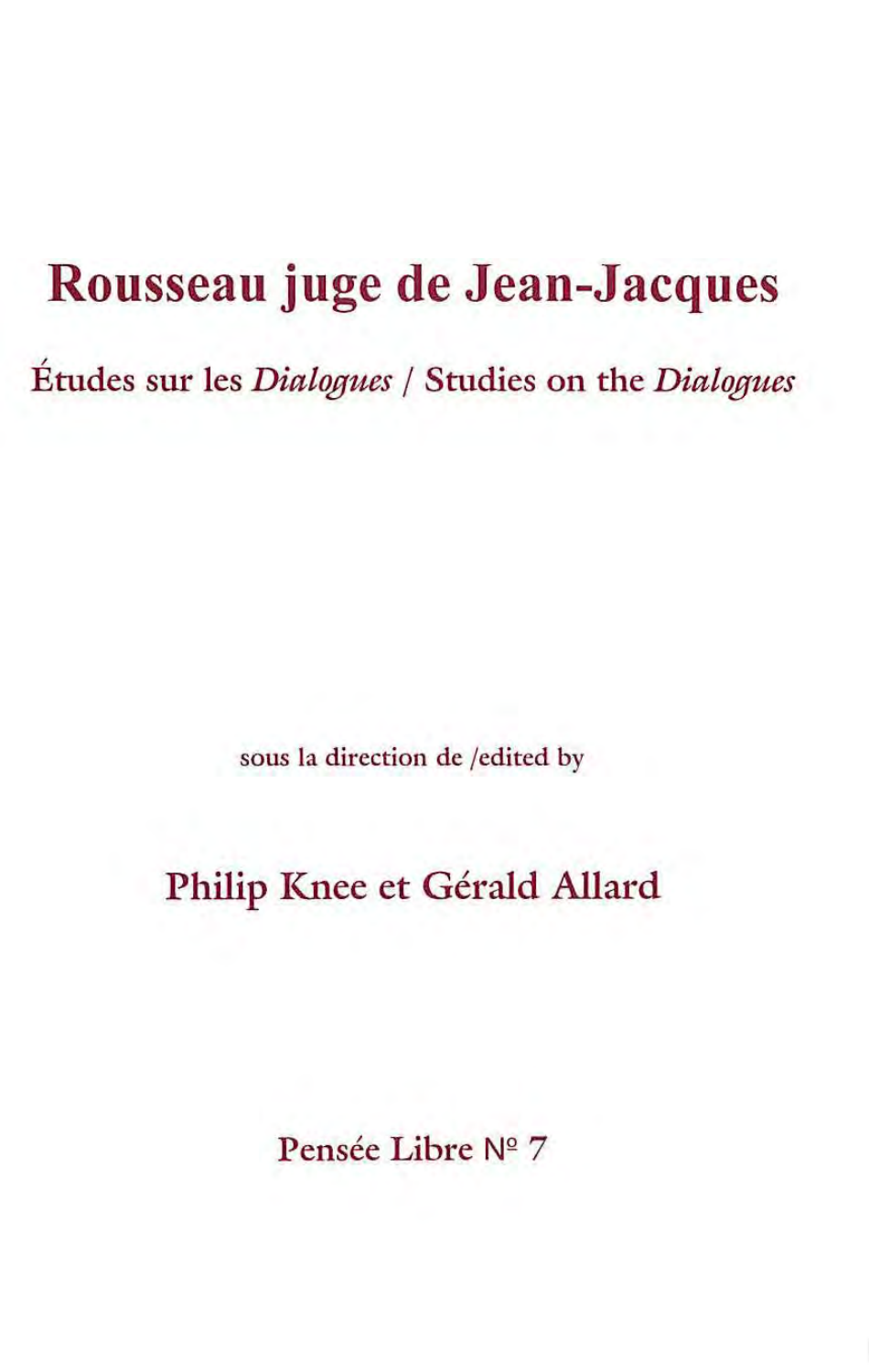#### CANADIAN CATALOGUING IN PUBLICATION DATA

Main entry undert title:

Rousseau juge de Jean-Jacques: Études sur les *Dialogues* 

(Pensée Libre: no. 7) Text in French and English. Includes bibliographical references. ISBN 0-9693132-6-8

1. Rousseau, Jean-Jacques, 1712- 1778. Studies on *Dialogues.* Knee, Philip and Allard, Gérald. Il. North American Association for the Study of Jean-Jacques Rousseau. III. Tille: Rousseau juge de Jean-Jacques, Studies on the *Dialogues.*  IV. Series.

#### DONNÉES DE CATALOGAGE A V ANT LA PUBLICATION

Vedette principale au titre:

Rousseau juge de Jean-Jacques : Études sur les *Dialogues* 

(Pensée Libre: no. 7) Texte en français et en anglais. Comprend des références bibliographiques. ISBN 0-9693132-6-8

1. Rousseau, Jean-Jacques, 1712- 1778. Études sur les *Dialogues.* l. Knee, Philip et Allard, Gérald. II. Association nord-américaine des études Jean-Jacques Rousseau. III. Rouseau juge de Jean-Jacques Études sur les *Dialogues.*  IV. Collection.

The publication of this volume was made possible by the cooperation of the North American Association for the Study of Jean-Jacques Rousseau and Université Laval, Québec.

Ouvrage publié grâce au concours de l'Association nord-américaine des études Jean-Jacques Rousseau et de l'Université Laval, Québec.

© Association nord-américaine des études Jean-Jacques Rousseau /North American Association for the Study of Jean-Jacques Rousseau, 1998.

ISBN 0-9693132-6-8

Collection *Pensée Libre* dirigée par Guy Lafrance. *Pensée Libre* series editor: Guy Lafrance.

Imprimé au Canada Printed in Canada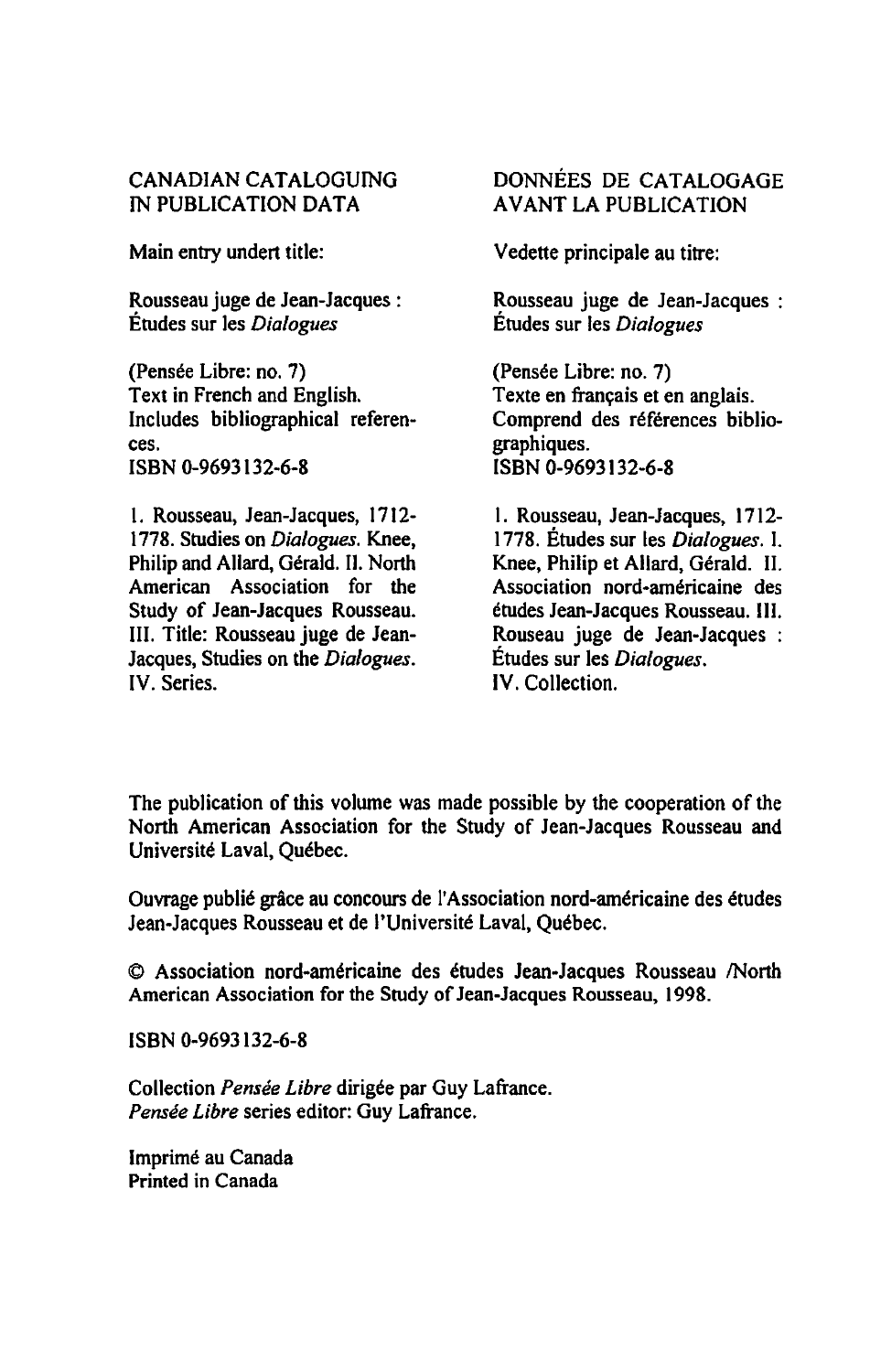### *Rousseau juge de Jean-Jacques:*  Dialogue or Monologue?

It was only in the second half of this century that students of Rousseau began to appreciate the importance of the *Dialogues* for the understanding of his philosophy as a whole. At first, critics confined themselves to the content, to the autobiographical revelations, especially the elements of paranoia they claimed to discover throughout the work.<sup>1</sup> As recently as 1959, for example, in the first volume of the Pléiade edition of Rousseau's *Œuvres complètes,* Robert Osmont, in his introduction, had much to say about the "sujet" of the *Dialogues,* but little about "la forme de cet écrit".

However, as a result of the seminal studies by Starobinski,<sup>2</sup> and particularly of the theories of Bakhtin on the nature of dialogue,<sup>3</sup> considerable significance has been attached to Rousseau's technique, to the complex way in which he splits himself into a vocal Frenchman, and a silent Jean-Jacques who is made available through quotations from his writings, through Rousseau's personal knowledge of him, the Frenchman's reading of his works, and through a preface, postfaces, and editorial comments supplied by Rousseau himself.<sup>4</sup>

It should be pointed out that since, for Bakhtin, ail texts are a form of dialogue, his theories will not form the basis of this paper. Instead, dialogue will be considered in Rousseau's own terms, that is to say as an "entretien" or conversation although, as D. J. Adams has

*3. Problems of Dostoievsky's Poetics,* trans. R. W. Rotsel, Ann Arbor, Ardis, *1973; Esthétique et théorie du roman,* Paris, Gallimard. 1978.

<sup>4</sup>. For a thorough discussion of this and other aspects of the technique in the *Dialogues,* see James F. Jones, Jr., *Rousseau's* DialoguesAn *lnterpretive Essay,* Genève, Droz, 1991.

<sup>1.</sup> See C. Wacjman, *Les Jugements de la critique sur la 'folie' de* J-J. *Rousseau représentations et interprétations 1760.1990,* Studies on Voltaire and the Eighteenth Century, vol. 337, 1996.

<sup>2.</sup> Especially *Jean-Jacques Rousseau. La Transparence et l'obstacle,* Paris, Gallimard, 1971, first published in 1958.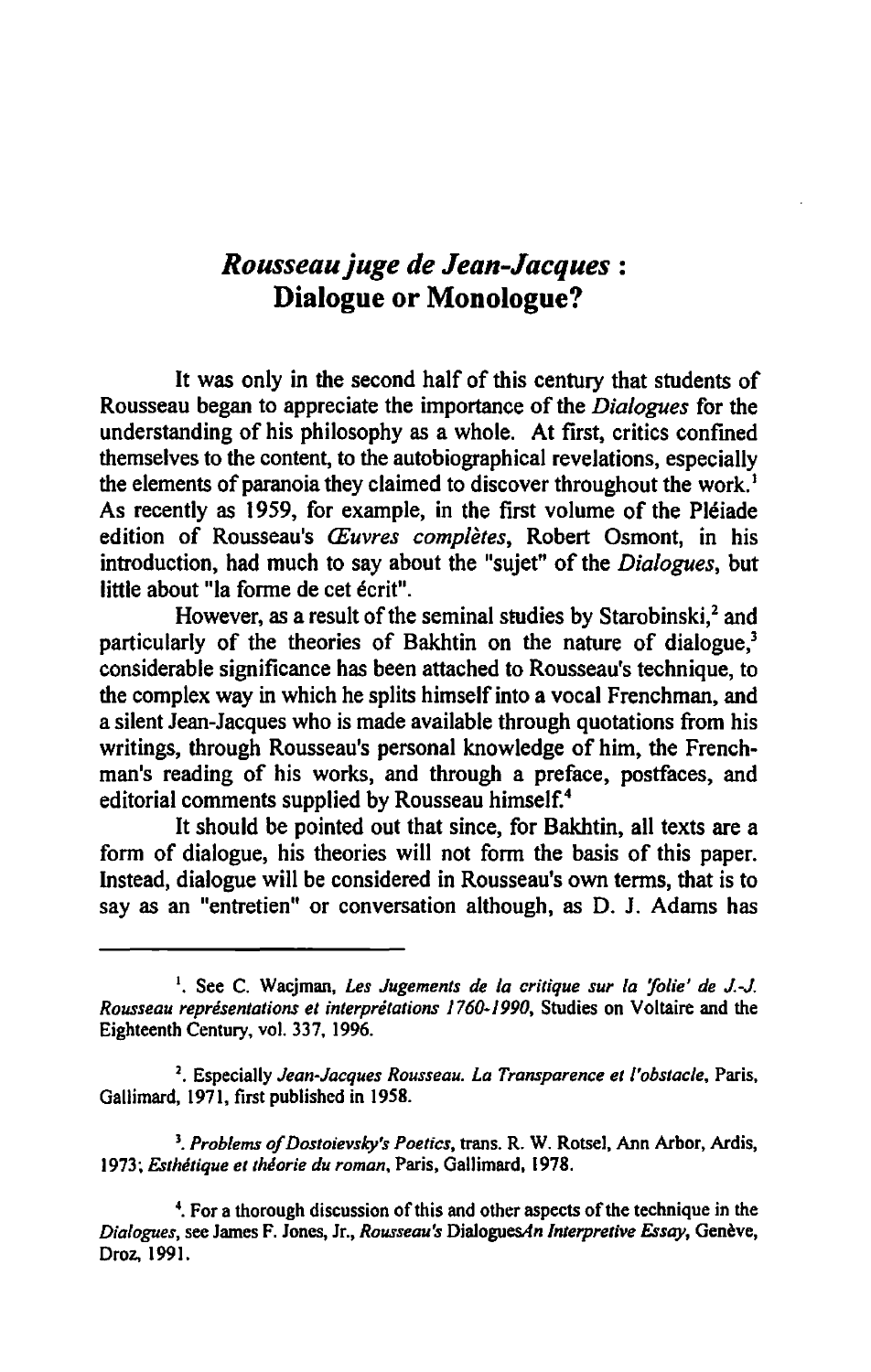pointed out, these terms were not necessarily synonymous in France where "dialogue" was an ill-defined genre. $\frac{s}{n}$  1 am, however, encouraged by Bakhtin's description of what he terms the "monologic". Under this heading he "includes the traditional notion of dialogue as weil as that of a logic based upon the principle of non-contradiction in which a thought must either be "confirmed or negated"". In this kind of "monologic" dialogue, "the one who possesses truth engages in a pedagogical dialogue and teaches the one who is ignorant."<sup>6</sup> The best example of this form that 1 can think of is Plato's *Meno* where the "truth" that ail knowledge is recollection is demonstrated, in a most pragmatic manner, to an ignorant young slave. It will be the purpose of this paper also to demonstrate, in a manner more pragmatic than theoretical, that Rousseau's *Dialogues*  belong more correctly to the category of the "monologic", and that despite the supposedly complex, multi-vocal technique employed, ail we hear is the voice of Rousseau resorting to what Raymond Trousson has termed, but not with reference to this work, "les stratégies du pamphlétaire,"7 rehearsing the same old monologue he began when he was exiled from France. In short, Rousseau, who possesses the truth, engages in a pedagogical pseudo-dialogue with the Frenchman, who represents the ignorant public, and teaches him the correct way to think.

It may weil be that the "monologic" embodies an element of dialogue but, to my mind, the kind of dialogue involved differs in no remarkable respect from what may be reasonably recognized as a disguised monologue such as we have, as already suggested, in Plato's dialogues. Indeed, the only outstanding case that comes to mind of what 1 cali genuine dialogue in Plato, occurs in *The Republic* (350d-354c) where Thrasymachus strenuously argues in favour of the notion that might is right. The response of Socrates leaves much to be desired.

My thesis is, then, that ail Rousseau's "dialogues", like most of his texts, are didactic, pedagogic monologues designed to convey his truth about the world and about himself. It might be objected that there

s. D. 1. Adams, *Bibliographie d'ouvrages français enforme de dialogue,* J *700- 1750,* Studies on Voltaire and the Eighteenth Century, vol. 293,1992, pages 2 to 4.

<sup>6.</sup> This quotation is taken from the first chapter, "Dialogue," of Christie V. McDonald, *The Dialogue ofWriting. Essays in Eighteenth-Century French Literature,*  Wilfrid Laurier University Press, Waterloo, 1984, of which Chapter Four, "The Model of Reading," is devoted to Rousseau's *Dia/ogues.* 

<sup>7.</sup> This is the title of Trousson's article that appears in *Rousseau and the Eighteenth Century. Essays in Memory of R. A. Leigh,* Oxford, Voltaire Foundation, 1992, pages 197 to 207.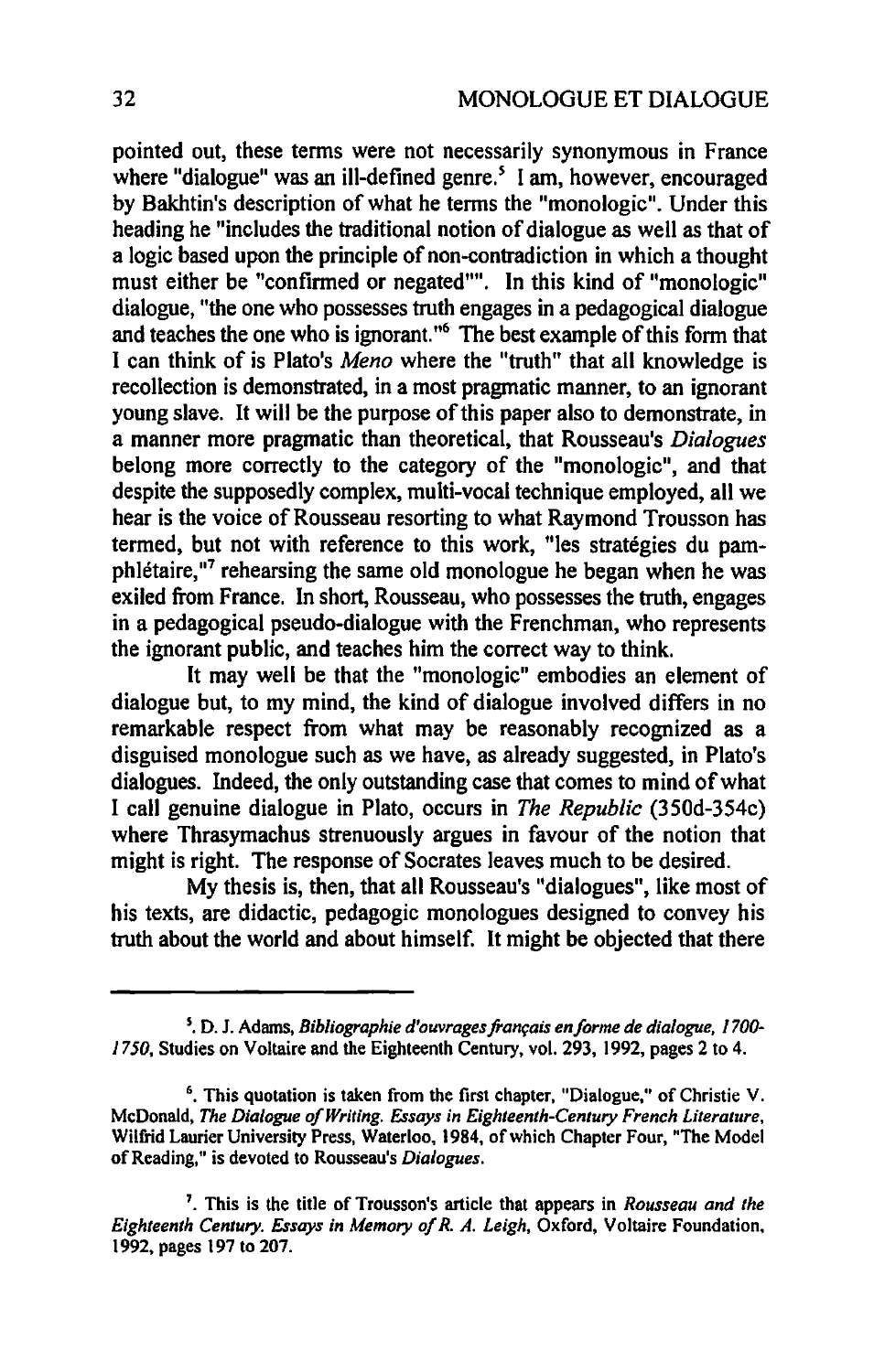is nothing especially profound in claiming that ail the voices in the *Dialogues* are those of Rousseau. Obviously, ail writers whether they be philosophers, novelists or playwrights, are ultimately responsible for what they write, unless of course one still subscribes to the increasingly outdated theories of those such as Barthes and Foucault who denied authorial responsibility.8 My intention, as already indicated, is to carry on the discussion in the tenns set down by Rousseau himself who certainly claimed to be the only posssible author and interpreter of his works.

The main problem for Rousseau, in this question of dialogue, was that, unlike his colleague, Diderot, he was totally incapable of stepping outside of himself, of seeing things from the viewpoint of someone else. Rather, he expected others to adopt his perspective. "Qu'on se mette à ma place pour en juger"9 is his constant cry. The ability to create characters that seem to be independent of the author and have a Iife of their own is the hallmark of the accomplished creative writer. Rousseau's failure to make his name in the theatre was largely because of his self-preoccupation, and his only success, *Le Devin du village,* was due to the music rather than to any competence in characterisation. Similarly, despite the wonderful reception accorded *La Nouvelle Héloïse,* from the point of view of technique it fails as an espistolary novel when compared, for example, with the masterpiece of Laclos.

Rousseau was aware of this inability to divorce himself from his feelings and ideas, to invent a voice different from his own but, in the Second Preface to *La Nouvelle Héloïse,* in his dialogue with N., partly designed to anticipate and refute attacks on his technique, he comes closest to creating a genuine exchange of opinions until N., like the Frenchman in the later *Dialogues,* suddenly switches to Rousseau's point of view. Until that moment in the conversation when N., for no good reason, announces "je crois pouvoir pérorer pour vous,"<sup>10</sup> his criticisms of the novel are valid and hard to answer. The most cogent of these observations, with regard to my view of *La Nouvelle Héloïse* as an elaborate monologue, has to do with N ,'s observation that the characters write in the same style and use the same voice. This criticism, Iike that

<sup>8.</sup> R. Barthes, "La Mort de l'auteur". in *Essais critiques IV.* Le *Bruissement de la langue,* Paris, Seuil, 1984, pages 61 et 67 (first published in 1968); M. Foucault, "Qu'est-ce qu'un auteur?", *Bulletin de la Société française de philosophie.* 63, pages 73 to 104.

<sup>9.</sup> *Confissions.* page 263.

<sup>&</sup>lt;sup>10</sup>. Nouvelle Héloise, page 20.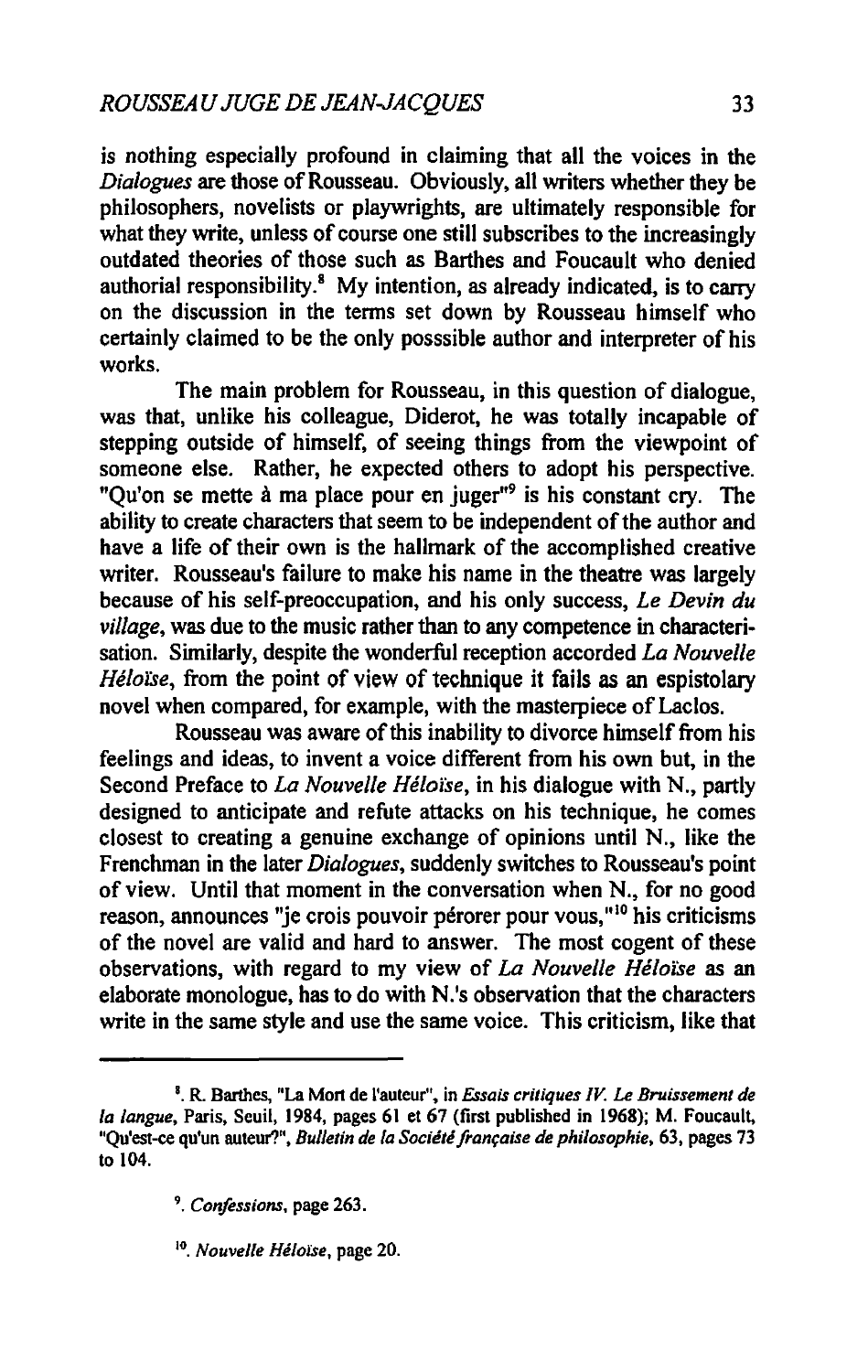of Thrasymachus, elicits from Rousseau the feeblest of responses, although Rousseau obviously thinks his reply is valid. His contention is that the long, rambling letters constitute a dialogue of "solitaires", isolated from the artificialities of the city. The innocent and the sincere, according to Rousseau, have only one way of expressing themselves, hence the univocal nature of their correspondence.

Although Foucault remarks that "Le dialogue est une convention d'écriture assez rare chez Rousseau il préfere la correspondance, lent et long échange où le silence est vaincu avec d'autant plus de facilité que les partenaires le franchissent dans une liberté qui de l'un à l'autre se renvoie sa propre image et se fait miroir d'elle-même"'!, the "entretien" with N. was only one, but the most convincing, of many rehearsals for *Rousseau juge de Jean-Jacques.* There is a variety of dialogue forms, for example, in the *Émile,* the *Lettre à Christophe de Beaumont,* and the *Lettres de la Montagne*, all lacking the illusion of a genuine exchange. But the idea of splitting himself into two, of referring to himself as Jean-Jacques, or occasionallyas Jean-Jacques Rousseau, seems to have originated with the *Confessions,* in a probably unconscious anticipation of what he will attempt in the *Dialogues.* '2 There is, of course, nothing original about this business of splitting oneself into two characters. Masters and Kelly point out that the device is found in three of Plato's dialogues, and they also draw a parallel between the *Dialogues* and the *Apology*.<sup>13</sup>

So far, 1 have discussed the problem of dialogue only as it applies to the characters in the text. But there is a much more important aspect to this question, namely the dialogue with the reader. In modern Iiterary theory it is customary to speak of the real reader as opposed to the ideal or implied reader. For Rousseau, however, this distinction was forced upon him only by circumstances. In the *Confessions,* he assumed he was addressing actual readers. He even read to them himself, with disastrous results. In the *Dialogues,* he abandons this approach and writes for the ideal reader since there are no real ones left who are not part of the universal conspiracy against him "Quant à ceux qui [...] ne peuvent [ ... } soutenir une attention suivie pour l'intérêt de la justice et de la vérité, ils feront bien de s'épargner l'ennui de cette lecture (666)." So he writes for posterity in the hope that someone, someday, will salvage

Il. Michel Foucault, Introduction à *Rousseau juge de Jean-Jacques.* Paris, Armand Colin, 1962.

<sup>&</sup>lt;sup>12</sup>. See, for example, *Confessions*, pages 320, 406, 417, 442, 593, 634 and 645.

<sup>13.</sup> See introduction to the *Dialogues,* pages xiv and xv.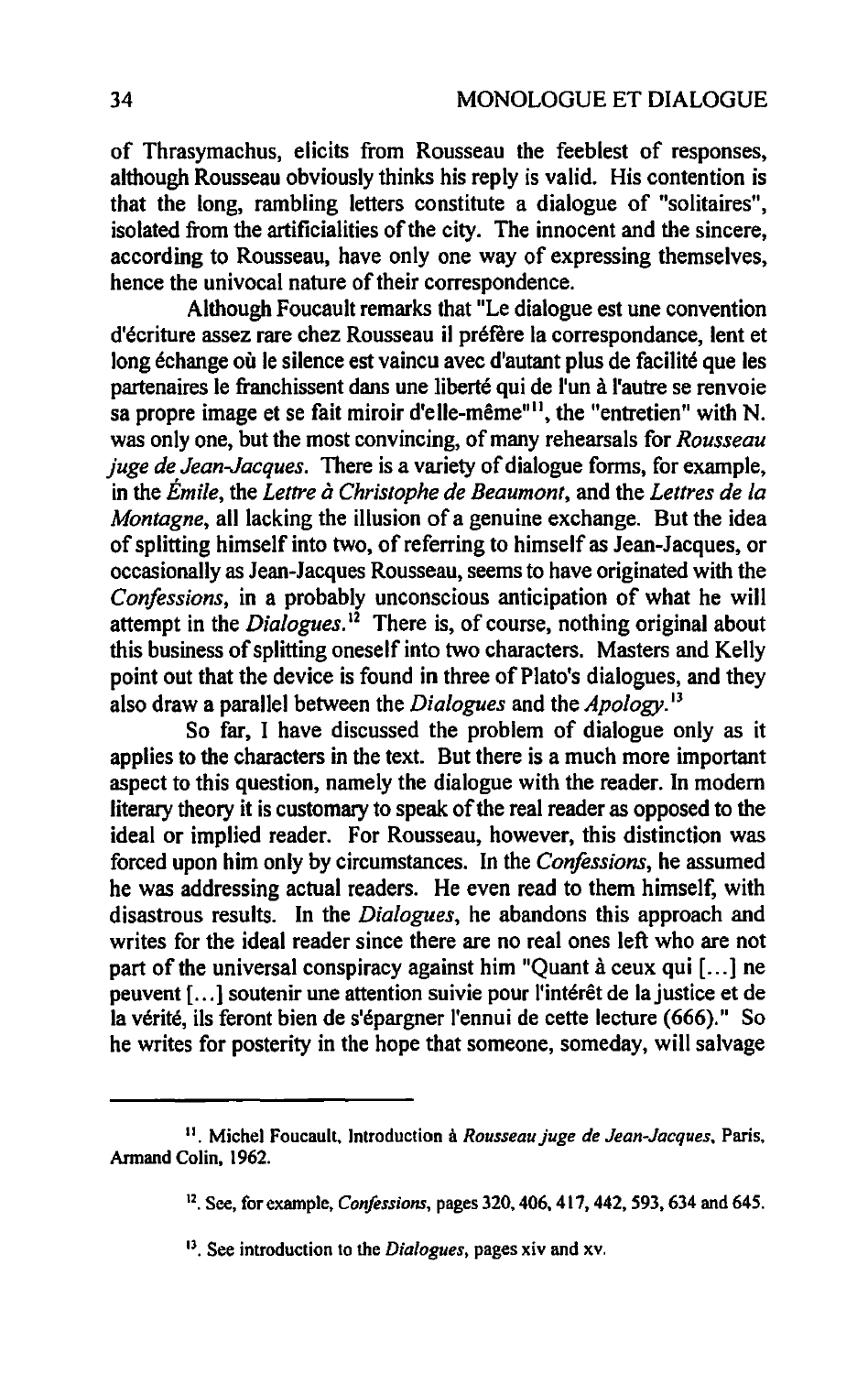his reputation. As he says in an unpublished and unidentified preface that could well apply to the *Dialogues* "J'aime à me flatter qu'un jour quelque homme d'État sera citoyen [...]. Que par un heureux hasard il jettera les yeux sur ce livre, que mes idées informes lui en feront naître de plus utiles [ ... ]. Cette chimère m'a mis la plume à la main."'4 ln the *Rêveries,*  he claims to write only for himself, with no thought of a reader, real or ideal. But ironically, the only one of these three autobiographical works that constitutes a rea) dialogue, albeit an interior one, is the *Rêveries,*  especially the Third Promenade, with its overtones of doubt and despair.<sup>15</sup> The other two works amount to little more than disguised monologues addressed to readers who are told what to think and how to interpret what they read.

Clearly, if you are possessed of the truth, and you want to teach and proclaim it, it is crucial to find the right way to convince your audience. In the *Confessions*, Rousseau employs the first person and addresses the reader directly. At times, he does more than address him. Forgetting or mistrusting the efficacy of rhetorical devices, he resorts, like Thrasymachus, to bullying and hectoring to reinforce the power of his message. Whoever is not totally convinced by the truth of Rousseau's account of his life and personality is "un homme  $\hat{a}$  étouffer."<sup>16</sup> Whoever wants to understand Rousseau fully must read correctly (there is apparently only one way to do this) the account of his confrontation with Zulietta "Qui que vous soyez qui voulez connaître un homme, osez lire les deux ou trois pages qui suivent, vous allez connaître à plein 1.-J. Rousseau."<sup>17</sup> If at any time, as Rousseau says at the end of Book IV of the *Confessions,* the reader cornes up with a wrong interpretation, "toute l'erreur sera de son fait."<sup>18</sup> He similarly announces, in reference to two of the letters in *La Nouvelle Héloïse* he is most proud of, that "Quiconque en lisant ces deux lettres ne sent pas amollir et fondre son cœur dans l'attendrissement qui me les dicta, doit fermer le livre; il n'est pas fait pour

18. *Confessions.* page 175.

<sup>14.</sup> *Fragments politiques.* page 474.

<sup>&</sup>lt;sup>15</sup>. For a discussion of the *Rêveries* as a work of doubt and despair, see my *Jean-Jacques Rousseau and Providence, an lnlerpretive Essay,* Sherbrooke, Naaman, 1987, pages 92 to 100.

<sup>16.</sup> *Confessions,* page 656.

l'. *Confessions,* page 320.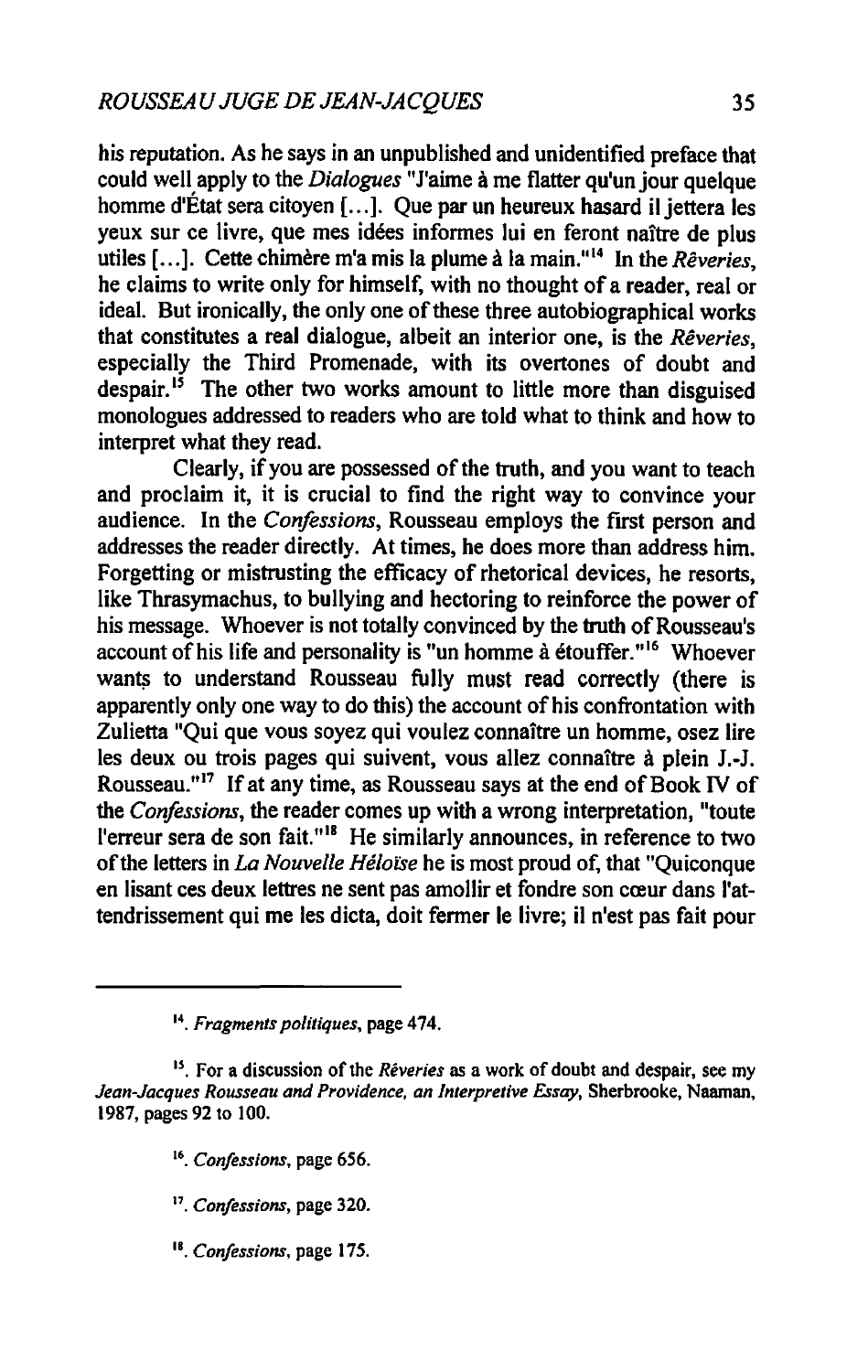juger des choses de sentiment."<sup>19</sup> Other writers are somewhat more subtle in their manipulation of the reader.

In the *Dialogues,* by contrast, the real reader has no role at ail, not even that of receiving the truth. This is why Rousseau is obliged to invent a reasonable Frenchman who will act on behalf of the public, "en lui donnant ici le personnage que toute sa nation s'empresse de faire à mon égard (663)." After having read Jean-Jacques for himself, the Frenchman will come to the right conclusions, just as N. does in the Second Preface to *La Nouvelle Héloïse.* When Rousseau does present his manuscript to a real reader, after the Notre Dame fiasco, his efforts are rewarded with utter incomprehension on the part of the *destinataire*  "Il me parla de cet écrit comme il m'aurait parlé d'un ouvrage de littérature. [...] Il me parla de transpositions à faire [...] mais il ne me dit rien de l'effet qu'avait fait sur lui mon écrit, ni de ce qu'il pensait de l'auteur (982)." Another attempt, with another reader, produces a similar reaction "Je n'ai point trouvé dans la manière dont ce jeune homme reçut mon dépôt ni dans tout ce qu'il me dit en me quittant le ton d'un homme qui sentit le prix de ma confiance et qui en fut touché (983)."

In his introduction to the 1962 edition of the *Dialogues,* in a conscious or unconscious debt to Starobinski's observation that the work "aboutit même à un triple silence, à une triple impossibilité d'obtenir que les autres parlent enfin",<sup>20</sup> Foucault observes that "Le langage des *Dialogues* est donc un langage au troisième degré, puisqu'il s'agit de surmonter trois formes de silence. [Celle du] Français (qui a parlé le premier, mais à la cantonnade, et fait avant l'ouverture des *Dialogues* le portrait du monstre). [ ... ] Rousseau représente celui qui aurait parlé au second niveau, l'homme qui après avoir lu les livres, mais cru au monstre, irait écouter les *Confessions* de Jean-Jacques Rousseau; enfin Jean-Jacques lui-même, c'est l'homme du premier niveau, celui qui est juste comme le prouvent ses livres et sa vie, celui dont le langage d'entrée en jeu, n'a pas été entendu. Mais dans les *Dialogues,* il n'apparaît pas luimême, il est simplement promis, tant il est difficile à un niveau de langage si complexe de retrouver la première parole par laquelle innocemment l'existence se justifie en fondant l'inexistence."21

20. Starobinski, page 268.

<sup>19.</sup> *Confessions,* page 438.

<sup>&</sup>lt;sup>21</sup>. M. Foucault, Introduction à *Rousseau juge de Jean-Jacques*, pages xvi and xvii. For a recent analysis of Foucault's approach to the *Dialogues,* see Anne F. Garreta, "Les *Dialogues* de Rousseauparadoxes d'une réception critique", *Rousseau et la critique,*  éd. Lorraine Clark et Guy Lafrance, Pensée Libre nº 5, Ottawa, 1995, pages 85 to 98.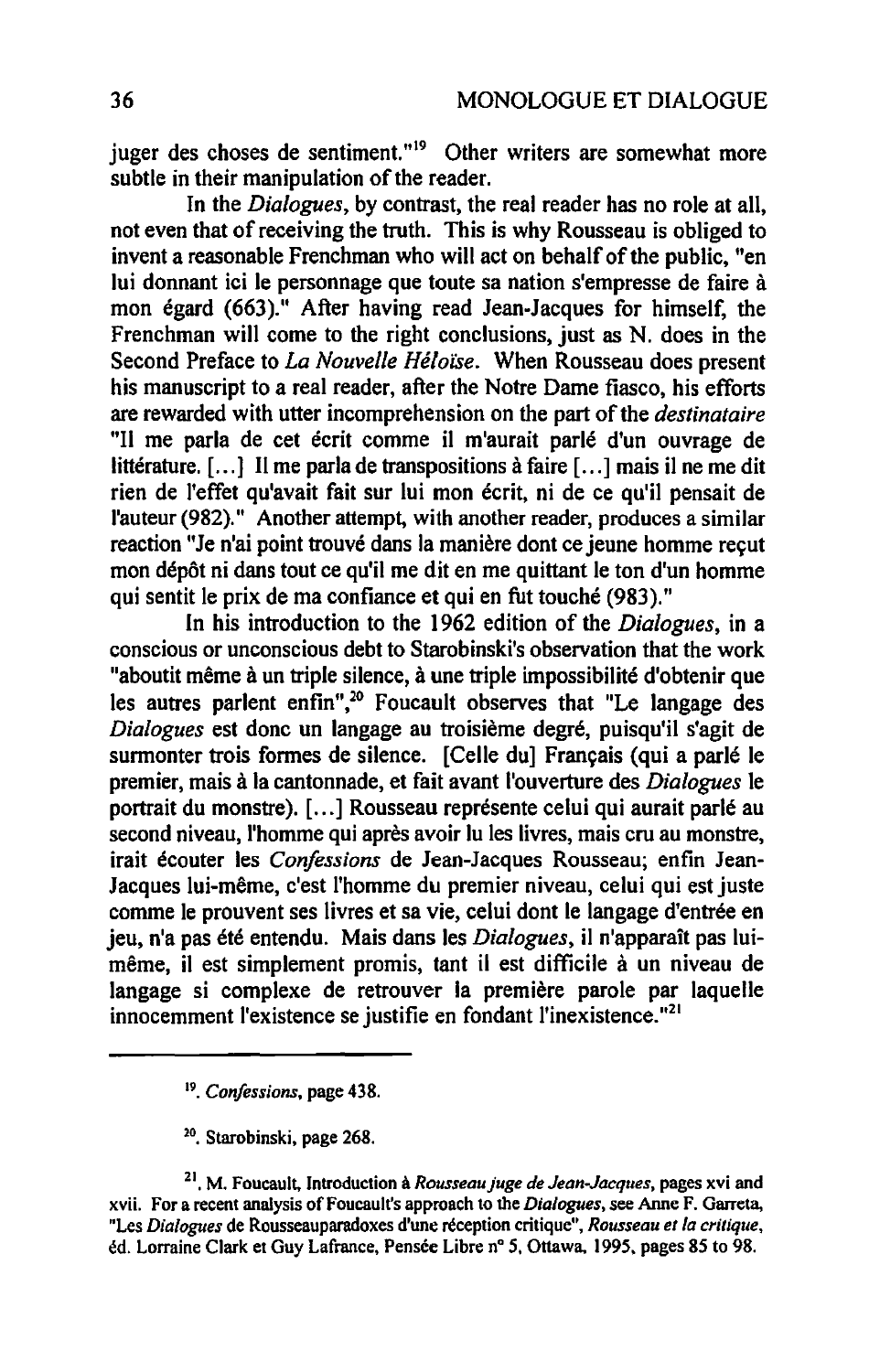1 should like to argue that Starobinski and Foucault, by accepting the *Dialogues* as such, and not simply as a disguised monologue, have unnecessarily complicated this question of silence, a silence that exists in Rousseau's mind alone, and which is of his own creation as a result of his refusai to engage the critics in a genuine dialogue. When he was younger, after the publication of his *First Discourse,* Rousseau was not so reluctant to tackle his opponents. On the contrary, his sudden celebrity made him revel in the flurry of attack and defence, since these exchanges served to add to his fame. Later on, he would deal forcefully and enthusiastically with the criticisrns of Christophe de Beaumont and Tronchin. Indeed, despite his claims to be a passive and peaceful man,<sup>22</sup> Rousseau was fundamentally a polernical writer.

It is true that his readings of the *Confessions* met with silence, and that he was forbidden to continue them, but he could still have answered his critics in writing and, according to them, he had a lot to answer for. The accusations against him that he sets up for demolition in the *Dialogues* are ail ofhis own choosing, and mainly of an extreme nature, reinforcing the image of the monster. But he doesn't include explanations, for example, of why he refused to help Huguenots in distress,<sup>23</sup> why he abandoned his children, lived with Thérèse yet wrote of the sanctity of the family, why he hobnobbed with the aristocracy whom he condemned, why he joined the enemies of the *Encyclopédie,*  and a host of other pertinent issues.

It may be argued that he had already dealt with most of these questions in the *Confessions,* but we are apt to forget, we modems who read the *Dialogues* in the Iight of the *Confessions,* that these works were not available to Rousseau's contemporaries. The few readings he gave to sorne small, select groups, were certainly not enough to promote widespread circulation of his replies to the critics, especially after the police prohibited further recitals. It is also true that sorne of these issues were dealt with in his correspondence  $\sim$  the abandoning of his children for example<sup>24</sup> -, but although many of Rousseau's letters can hardly be considered private in that their contents were often widely distributed, they were still not in the public domain. The point is that, as far as his

<sup>&</sup>lt;sup>22</sup>. "Ou'on cherche l'état du monde le plus contraire à mon naturel; on trouvera celui-là Qu'on se rappelle un de ces courts moments de ma vie où je devenais un autre, et cessais d'être moi; on le trouve encore dans le temps dont je parle *(Confissions,* page 417)."

<sup>23.</sup> See *Correspondance complète,* # 1498, 1521 and 1581.

<sup>24.</sup> See *Correspondance complète,* # 1430, 1470 and 1472.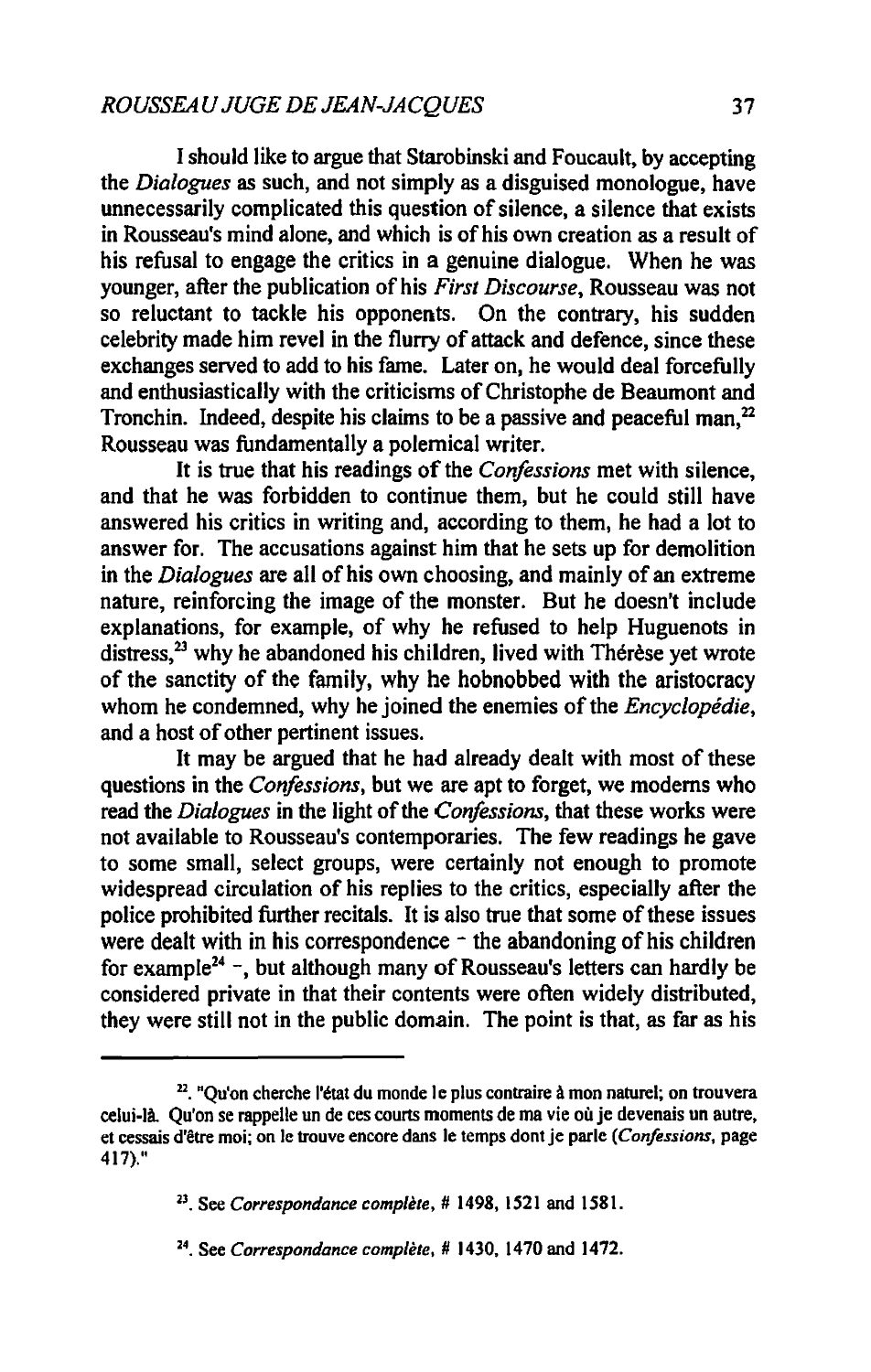enemies were concemed, these questions about his character and behaviour were not closed. It was Rousseau who closed them, not, as Foucault proposes, in order to counteract silent surveillance by forcing his enemies to judge him,<sup>25</sup> but by maintaining his own silence and confining his defence to works that would be published only posthumously. Here, then, is one of the main reasons for the continued hostility towards him, and for his reputation as not so much a monster but rather as a hypocrite and a traitor.

Finally, and this is my conclusion, the title of the dialogues, *Rousseau juge de Jean-Jacques,* gives away the whole show. In a sense, the same title could have been given to the *Confèssions,* for it is always the same old story, always Rousseau in charge and playing the roles of prosecutor, defender and, of course, final arbiter. In the *Dialogues,* it is not the Frenchman or the reader who is the judge, but Rousseau himself. There are no cross-examinations, only statements. And the trial itself is a mere formality since we know from the start that the accused is innocent whatever the charges. As Rousseau says in the introduction "Je ne sais quel parti le Ciel me suggérera, mais j'espérerai jusqu'à la fm qu'il n'abandonnera point la cause juste (666)." Where the judge has no doubt whatsoever of the innocence of the accused, there can be no valid trial and no legitimate inquiry, only a series of monologues masquerading as dialogues. The critics who delude themselves that this work represents a new departure in Rousseauean technique would have been amongst those in the crowd that applauded the finery of the Emperor's new clothes. To my mind, if you want an example of dialogue as a real exchange of ideas, you should read *Le Neveu de Rameau* and studiously avoid anything written by Rousseau!

> *Aubrey Rosenberg University of Toronto*

 $2<sup>25</sup>$ . On this question of the relationship between silence and surveillance, see M. L. Bellhouse, "Rousseau Under SurveillanceThoughts on a New Edition and Translation of *Rousseau, Judge of Jean-JacquesDiaJogues", Interpretation,* 21, Winter 1993-1994, pages 169 to 179.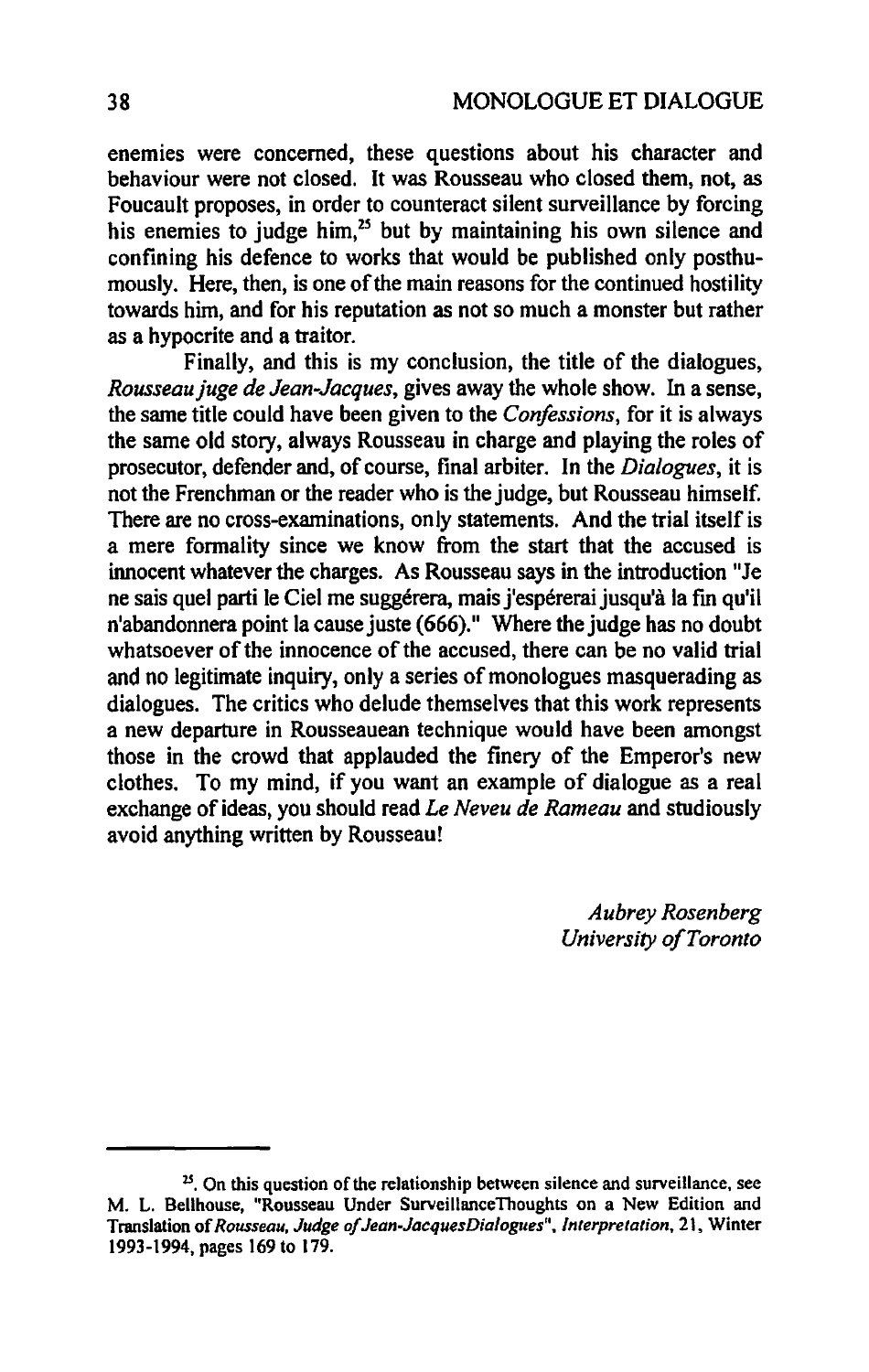## Rousseau face à Jean-Jacques: la fonction et la fausseté du dialogue dans le Premier Dialogue de Rousseau

*Rousseaujuge de Jean..Jacques Dialogues* est l'une des œuvres de Rousseau les moins lues, et les moins appréciées des critiques pour sa forme dialogique. La plupart des écrits critiques consacrés à ces *Dialogues* concernent plutôt la paranoïa de l'auteur. Bien que cette question soit importante, il est quand même nécessaire d'étudier la forme et la fonction de la forme littéraire que Rousseau choisit d'exercer. Une étude traitant de l'aspect formel des *Dialogues* de Rousseau visera à dévoiler l'un des éléments de l'écriture le plus important chez Rousseau - son rapport au lecteur.

Malgré le souhait de Rousseau annoncé dans le préambule que le lecteur lise son écrit « tout entier avant que d'en disposer et même avant que d'en parler à personne (659) », nous limiterons notre étude au Premier Dialogue pour pouvoir mieux étudier de près la forme et la fonction du dialogue chez Rousseau. Une telle analyse révèle que bien qu'il existe trois dialogues possibles dans le texte du Premier Dialogue - le dialogue explicite entre Rousseau et le Français, le dialogue entre Rousseau et Jean-Jacques, et le dialogue entre Rousseau et le lecteur - la fonction ultime du Premier Dialogue est celle de servir de prétexte au vrai dialogue qui a lieu entre Rousseau et le lecteur. La forme du Premier Dialogue éclaire ce dialogue ultime et les notes au bas de certaines pages de même que le paratexte qui accompagne les *Dialogues* (le préambule, la préface, 1'« Histoire du précédent écrit », et la « Copie du billet circulaire») soulignent le fait que Rousseau dépend largement, sinon entièrement, du lecteur-juge.

Dans sa préface intitulée, « Du sujet et de la forme de cet écrit », Rousseau explique au lecteur d'abord ce qu'il veut écrire, et ensuite comment il en écrira. Il s'adresse directement au lecteur, en employant le pronom personel *je,* et déclare qu'il met « la plume à la main» puisqu'il espère se justifier contre les accusations du complot qui le poursuit 1. « Cependant, écrit-il, pour ne pas combattre une chimére, pour

<sup>1.</sup> Voir page 661.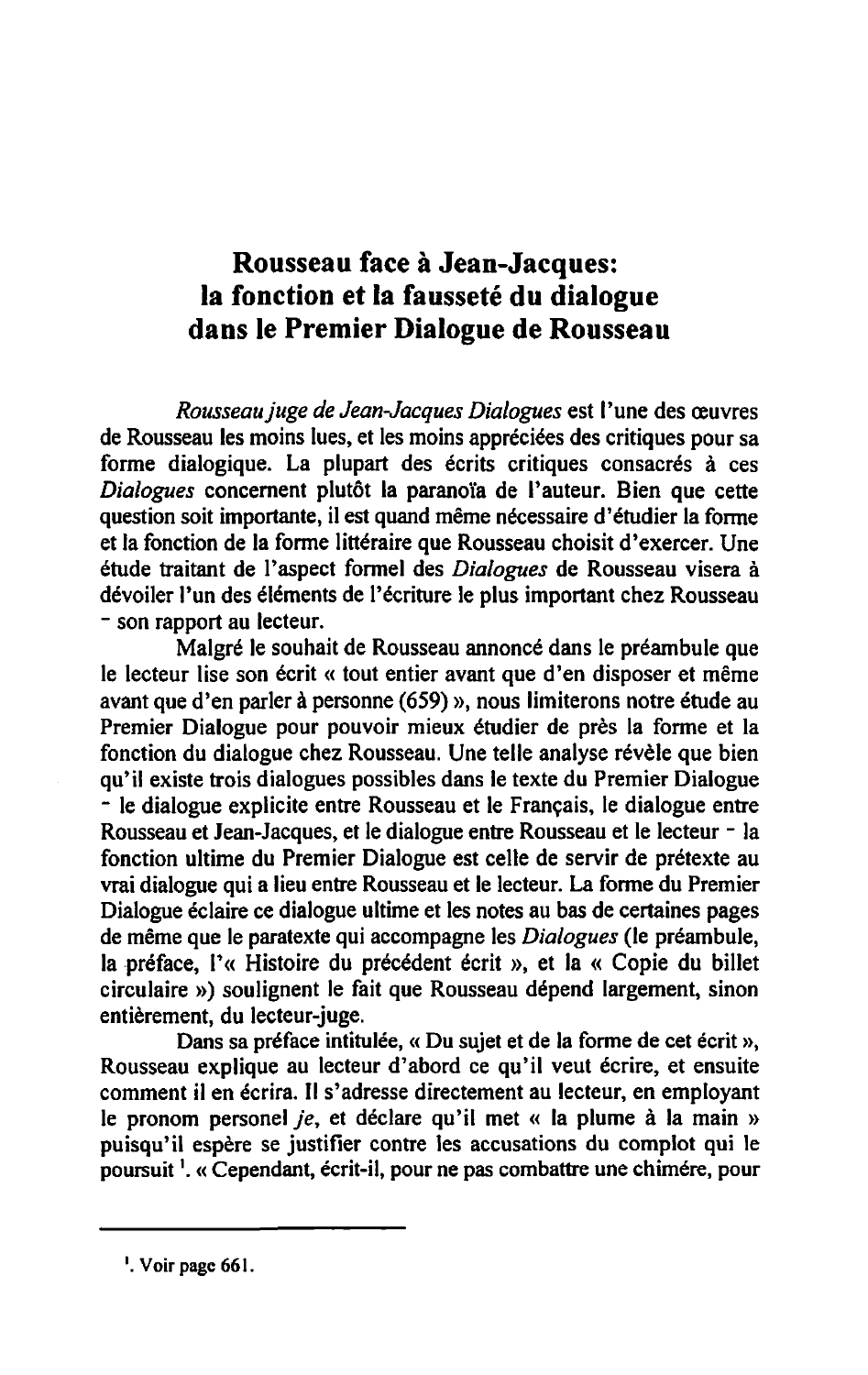ne pas outrager toute une generation, il falloit bien supposer des raisons dans le parti approuvé et suivi par tout le monde. [...] Tous mes soins n'aboutissant à rien qui put me satisfaire, j'ai pris le seul parti qui me restoit à prendre pour m'expliquer c'était, ne pouvant raisonner sur des motifs particuliers qui m'étoient inconnus et incomprehensibles, de raisonner sur une hypothese generale qui put tous les rassembler c'étoit, entre toutes les suppositions possibles, de choisir la pire pour moi, la meilleure pour mes adversaires, et dans cette position, ajustée autant qu'il m'étoit possible aux manœuvres dont je me suis vû l'objet, aux allures que j'ai entrevues, aux propos misterieux que j'ai pu saisir çà et là, d'éxaminer quelle conduite de leur part eut été la plus raisonnable et la plus juste (662 et 663). »

Pour réaliser son défi, Rousseau choisit la forme du dialogue. Il explique dans la préface au lecteur, « La forme du dialogue m'ayant paru la plus propre à discuter le pour et le contre, je l'ai choisie pour cette raison (663). » Pour procéder à l'étude de cette œuvre, il convient avant tout de présenter une définition du dialogue qui est généralement acceptée.

Roland Mortier accorde au dialogue « le statut de genre littéraire autonome lorsqu'il se présente de manière exclusive comme la transcription (plus ou moins libre) d'une conversation (donnée pour authentique dans certains cas, pour imaginaire dans d'autres) entre deux ou plusieurs personnages sur un ou plusieurs thèmes de discussion (ces thèmes n'étant pas nécessairement philosophiques, mais pouvant être artistiques, littéraires ou moraux), Il instaure une série de relations complexes découlant de la possibilité même d'une intersubjectivité, et qui posent parfois des problèmes spécifiques au plan linguistique. Il s'inscrit aussi dans certaines contraintes, liées à l'ordonnance ou à la mise en place d'un processus tendant à dégager, sinon un consensus, tout au moins des tendances communes ou un minimum d'accord entre les interlocuteurs  $2$ , »

Cette définition riche du dialogue peut être nuancée par la remarque de Francis Jacques, « Pour qu'il y ait dialogue ou négociation, écrit-il, il faut que les" protagonistes [ .. ,] se soient mutuellement reconnus comme interlocuteurs autonomes" 3. » Deux interlocuteurs explicites, Rousseau et le Français, interviennent dans le Premier

<sup>2.</sup> Roland Mortier, « Pour une poétique du dialogue essai de théorie d'un genre », *Literary theory and Criticism,* Festschrift presented to René Wellek in honor of his eightieth birthday, Bem, P. Lang, pages 457 et 458.

<sup>&</sup>lt;sup>3</sup>. Cité par Suzanne Guellouz, *Le Dialogue*, Paris, PUF, 1992, page 53. Elle cite Francis Jacques, *L'Espace logique de ['inter/ocution,* page 122.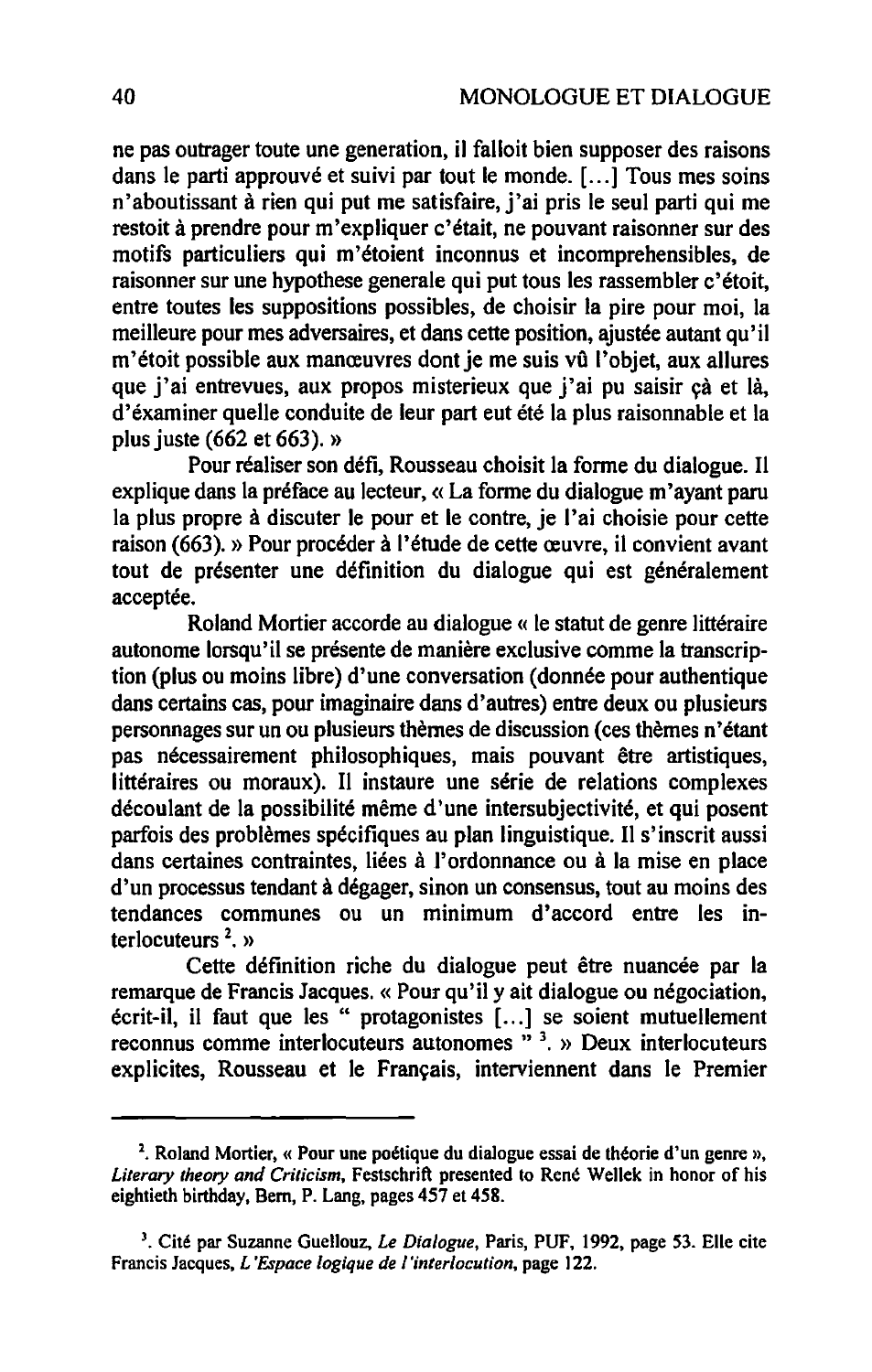#### ROUSSEAU FACE À JEAN-JACQUES 41

Dialogue 4. Rousseau présente ainsi ces interlocuteurs au lecteur dans sa préface « J'ai pris la liberté de reprendre dans ces entretiens mon nom de famille que le public ajugé à propos de m'ôter, et je me suis designé en tiers à son exemple par celui de baptême auquel il lui a plu de me réduire. En prenant un François pour mon autre interlocuteur, je n'ai rien fait que d'obligeant et d'honnête pour le nom qu'il porte, puisque je me suis abstenu de le rendre complice d'une conduite que je désaprouve, et je n'aurois rien fait d'injuste en lui donnant ici le personnage que toute sa nation s'empresse de faire à mon égard. J'ai même eu l'attention de le ramener à des sentimens plus raisonnables que je n'en ai trouvé dans aucun de ses compatriotes, et celui que j'ai mis en scene est tel qu'il seroit aussi heureux pour moi qu'honorable à son pays qu'il s'y en trouvât beaucoup qui l'imitassent. Que si quelquefois je l'engage en des raisonnemens absurdes, je proteste derechef en sincerité de cœur que c'est toujours malgré moi, et je crois pouvoir défier toute la France d'en trouver de plus solides pour autoriser les singuliéres pratiques dont je suis l'objet et dont elle paroit se glorifier si fort (663 et 664). » Rousseau essaie de faire croire au lecteur que les deux interlocuteurs sont autonomes, honorables et raisonables. Le lecteur s'attend donc à un véritable dialogue. Pourtant, cela n'est pas le cas.

À travers tout le Premier Dialogue le lecteur remarque que les deux interlocuteurs ne sont pas au même niveau intellectuel. Le fait que Rousseau n'accorde pas de nom au Français est révélateur de sa manipulation du dialogue. Au contraire de ce qu'il affirme dans le passage de la préface déjà cité, il fait du deuxième interlocuteur un Français typique, ignorant et sans opinion propre. Ses répliques n'ont ni l'intelligence ni la force de celles de Rousseau. Après avoir écouté l'explication du monde idéal de Rousseau, le Français constate humblement « Je cherche *inutilement* dans ma tête ce qu'il peut y avoir de commun entre les êtres fantastiques que vous décrivez et le monstre dont nous parlions tout à l'heure (672 ; les italiques sont ajoutés). » Cette phrase suggère qu'il n'a pas la capacité mentale de comprendre les explications de Rousseau. De plus, Rousseau ne lui accorde pas d'opinion personnelle. Pour exprimer son avis, le Français emploie souvent le pronom *on* « [Rousseau] Eh bien, Monsieur, ce venin ! en a-t-on déja

<sup>4.</sup> Roland Mortier constate, pourtant, qu'il y a trois interlocuteurs dans les *Dialogues*  de Rousseau Rousseau, Jean-Jacques et le Français. Il explique« Dans certains dialogues, on fait intervenir une troisième personne qui sert en quelque sorte d'enjeu, et qu'il s'agit d'entraîner vers une thèse précise. [...] C'est un peu la fonction du Français dans le dialogue de Rousseau avec Jean-Jacques, qui constitue d'ailleurs un cas tout à fàit exceptionnel (<< Pour une poétique du dialogueessai de théorie d'un genre», page 465). »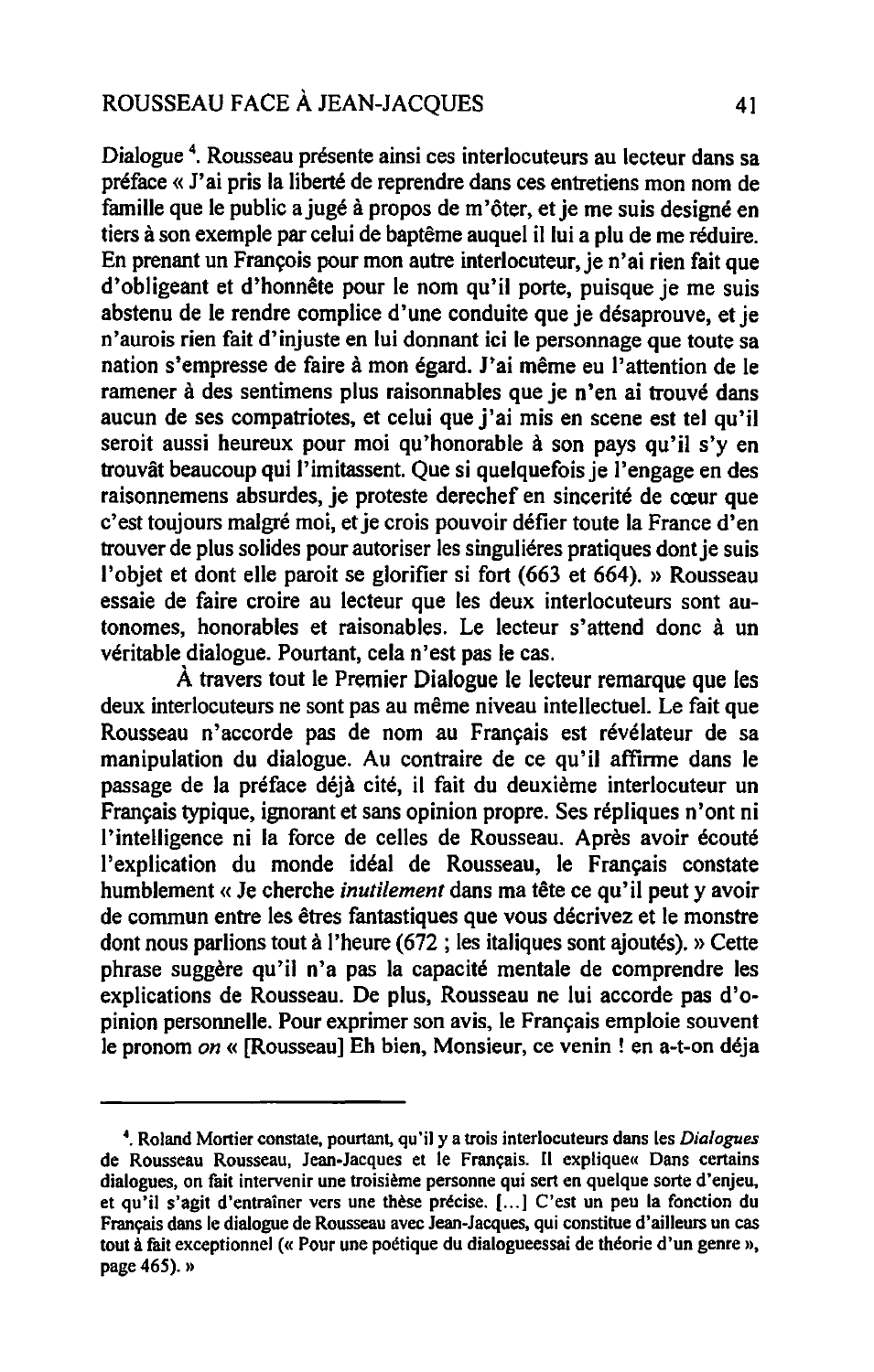beaucoup extrait de ces livres? - [Le Français] Beaucoup à ce *qu'on* m'a dit, et même il s'y met tout à découvert dans nombre de passages horribles que l'extrème prévention qu'on avoit pour ces livres empêcha d'abord de remarquer, mais qui frappent maintenant de surprise et d'effroi tout ceux qui, mieux instruits les lisent comme il convient. [Rousseau] Des passages horribles ! J'ai lu ces livres avec grand soin, mais je n'yen ai point trouvé de tel. je vous jure. Vous m'obligeriez de m'en indiquer quelqu'un. [Le Français] Ne les ayant pas lus c'est ce que je ne saurois faire mais j'en demanderai la liste à nos Messieurs qui les ont recueillis, et je vous la communiquerai. Je me rappelle seulement qu'on cite une note de *l'Émile* où il enseigne ouvertement l'assassinat (693 et 94; les italiques sont ajoutés). »

Loin d'exemplifier un Français honorable, le Français apparaît ignorant et faible d'esprit. Puisque Rousseau a lu toutes les œuvres de Jean-Jacques, et puisque le Français n'en a lu aucune, le dialogue n'est pas équilibré.

Tout au contraire du Français, Rousseau raisonne et analyse, et il articule ses arguments avec subtilité. Voici trois exemples « Cela me paroit assez bizarre; car quand on a si bien prouvé le plus, d'ordinaire on ne s'agite pas si fort pour prouver le moins (675») ; « S'il est réellement l'Auteur de ceux [les écrits] qu'il n'avoue pas, c'est une forte et nouvelle preuve qu'il ne l'est pas de ceux qu'il avoue (692) » ; « Voyez comment vous me ballotez ! Vous m' avez ci devant donné ses crimes pour preuve de sa méchanceté, et vous me donnez à présent sa méchanceté pour preuve de ses crimes (746) ». Non seulement Rousseau a-t-il sa propre opinion, car il a lu toutes les œuvres de Jean-Jacques, mais il peut parler en phrases élégantes et, surtout, convaincantes. Cela n'est qu'un exemple du style de Rousseau. Dans ce cas son style, sans être ostensiblement littéraire, accentue le décalage mental entre Rousseau et le Français.

Grâce à ce style, l'interlocuteur Rousseau ressemble en outre à Socrate. L'auteur intègre en effet de l'ironie socratique dans ce dialogue. À certains moments dans le dialogue Rousseau feint de ne pas comprendre ce que le Français essaie d'expliquer. Une série de répliques de Rousseau montre bien cette idée « Comment, ses amis? [ ... ] Il Y a quelque chose que je n'entends pas bien. Expliquez-moi mieux tout cela, je vous prie. [ ... ] Mais, je crois que vous et moi serions assez capables d'une pareille arrogance qu'en pensez-vous? [ ... ] Du même droit, peutêtre, que les mendians rejettent les siennes. Quoiqu'il en soit, s'il fait le gueux, il reçoit donc ou demande l'aumône? Car voilà tout ce qui distingue le gueux du pauvre, qui n'est pas plus riche que lui, mais qui se contente de ce qu'il a et ne demande rien à personne. [...] Il n'est donc pas si arrogant que vous disiez d'abord, et retournant votre question, je demande à mon tour pourquoi ils s'obstinent à lui faire l'aumône comme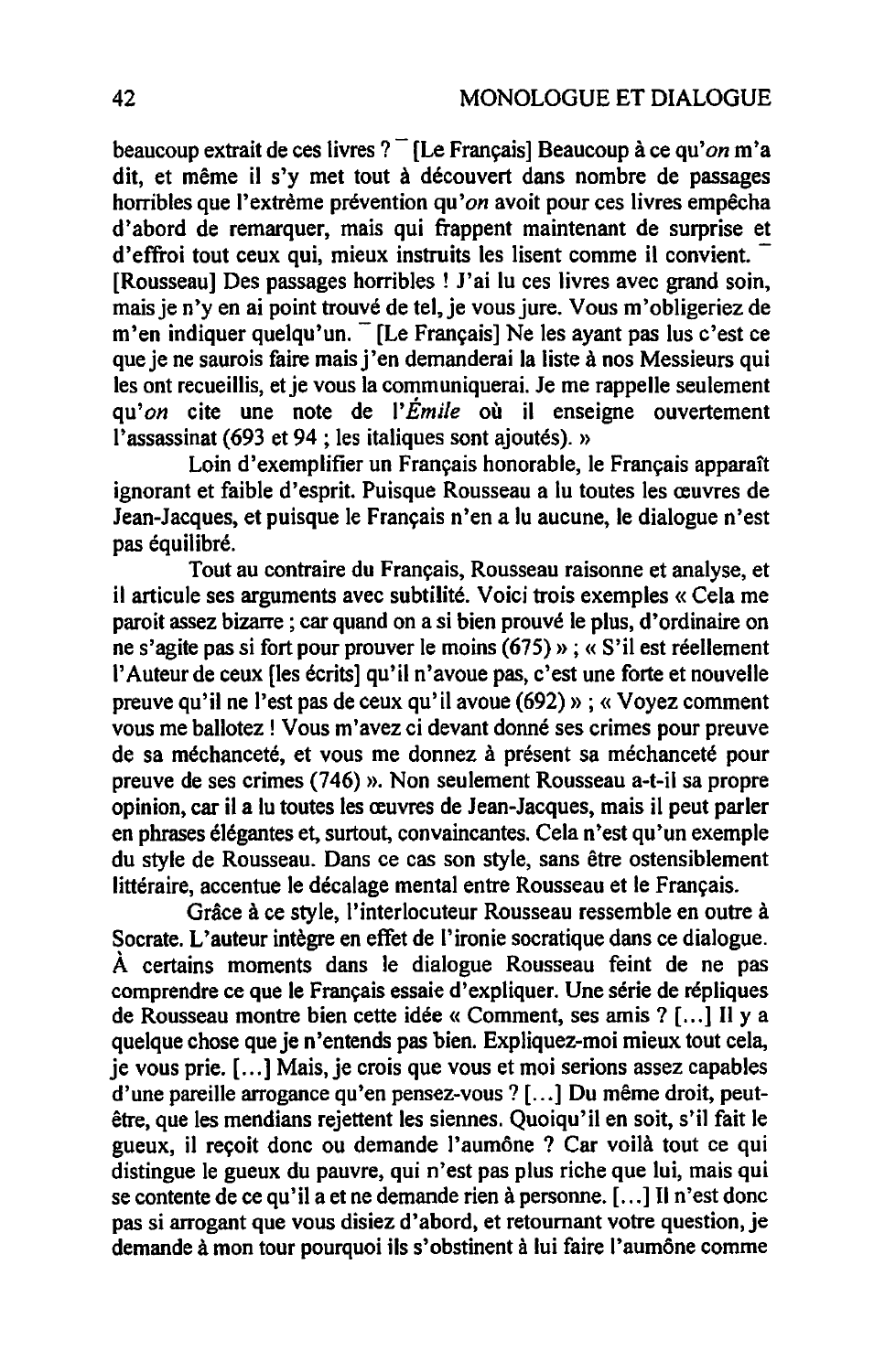à un gueux, puisqu'ils savent si bien qu'il est riche. [ ... ] Trouvez-vous que l'intention de l'avilir mérite une grande reconnoissance ? [...] Voila, je vous l'avoue, ce que je ne comprenois pas bien d'abord. Mais, Monsieur, vous en qui j'ai connu toujours un cœur si droit, se peut-il que vous approuviez de pareilles manœuvres (718 à 721). » Il est clair que c'est Rousseau qui mène la discussion et qui révèle les failles dans l'argument du Français. Par l'inclusion de « vous en qui j'ai connu toujours un cœur si droit », Rousseau fait semblant de distinguer le Français des Messieurs, mais il ne fait que manipuler l'image du Français et le lecteur perçoit le ton ironique de cette phrase.

Si l'on considère la longueur des répliques de Rousseau par rapport à celles du Français, on peut aussi mettre en question la validité du dialogue. Par exemple, au début du Premier Dialogue, Rousseau décrit au fil de quatre pages son monde idéal. Il ne cesse pas non plus de prendre longuement la parole à travers tout le Premier Dialogue. Cela déstabilise la forme du dialogue puisqu'elle ne ressemble plus à une conversation. Certaines de ces longues répliques prennent l'allure d'essais à l'intérieur du dialogue. Comparant d'autres formes littéraires à celle du dialogue, Guellouz écrit de l'essai<< Parce qu'il ressortit [ ... ] à la prose d'idées et parce qu'il est, structurellement, symétrique du traité, ce genre est  $[\dots]$  le plus proche du dialogue.  $[\dots]$   $[C]'$  est surtout parce qu'ils opèrent tous deux une intériorisation de l'instance de lecture que le dialogue et l'essai peuvent être rapprochés. [...] [L]e dialogue, lui - et lui seul - substitue à l'échange interpersonnel, voire intersubjectif, l'échange interindividuel. » Dans ce sens, nous pouvons dire que Rousseau a tendance à s'éloigner de la forme du dialogue pour privilégier une voix magistrale. La longueur de ces répliques fait que le lecteur oublie le Français, et, la plupart du temps, l'échange reste au niveau interpersonnel. Rousseau préfère considérer ces essais à l'intérieur du dialogue comme des digressions. Rousseau dit « Je vous l'expliquerai, si vous avez la patience de m'entendre; car ceci demande encor des digressions (727). » Il explique ensuite au fil de cinq pages comment il trouve, « dans les livres de J. J. », une philosophie qui est « plus appropriée à son cœur, plus consolante dans l'adversité, plus encourageante pour la vertu (727) ». Il continue à expliquer qu'il ne peut pas croire que Jean-Jacques a commis tant de crimes sans avoir entendu Jean-Jacques. « Encor, conclut Rousseau, ne puniroit-on point l'assasin sans l'avoir préalablement entendu (731). » Ces longues digressions, voire essais, à l'intérieur du dialogue, privilégient la voix de Rousseau et lui donnent l'occasion de présenter clairement sa philosophie au lecteur. Elles restent au niveau interpersonnel parce que Rousseau réfléchit d'abord, et ensuite essaie de communiquer ses idées au lecteur. Dans ce cas, le Français ne facilite pas l'échange interindividuel qui distingue le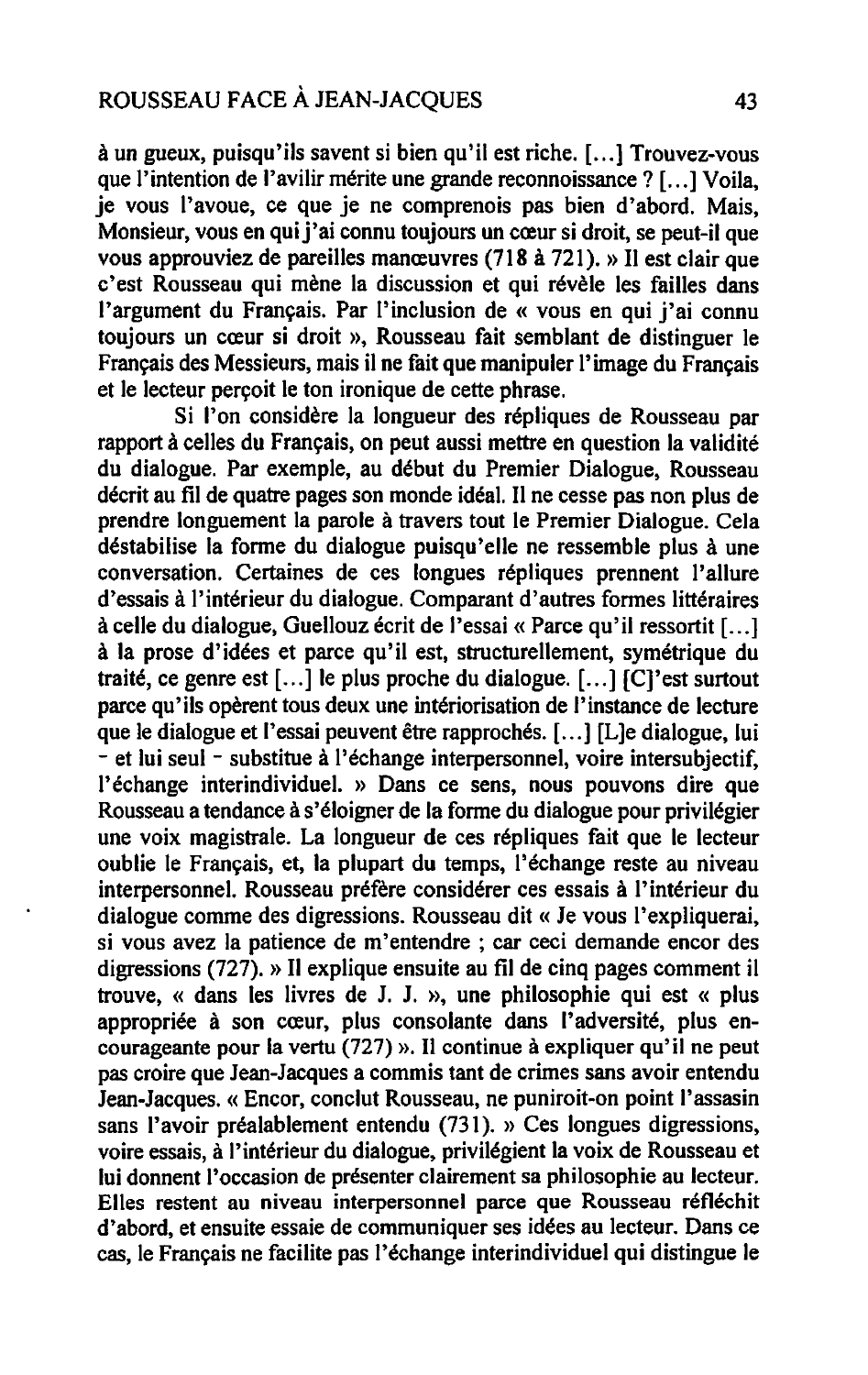dialogue de l'essai. Il est plutôt la manifestation concrète de la paranoïa profonde de Rousseau, contre laquelle il prend la plume.

Bien que le Français ne soit pas un interlocuteur autonome, il joue un rôle important. Il est censé démontrer l'existence du grand complot contre Rousseau. Il est le porte-parole de toutes les calomnies. Robert Osmont écrit que le Français « sert en réalité à énoncer l'absurde et à tenter de l'organiser<sup>5</sup>». Pour que Rousseau puisse se justifier, il faut qu'un autre interlocuteur entre enjeu. La forme dialogique sert justement à faciliter cette entreprise. Nous pouvons donc conclure que malgré sa tentative d'employer la forme du dialogue pour présenter le pour et le contre de son argument, Rousseau ne réussit pas à écrire un véritable dialogue. Il utilise la forme du dialogue, mais il ne lui donne pas vie. D'ailleurs, Rousseau lui-même prévient le lecteur de ce fait dans la préface. « Ce que j' avois à dire étoit si clair et j'en étois si pénétré que je ne puis assez m'étonner des longueurs, des redites, du verbiage et du desordre de cet écrit. Ce qui l'eut rendu vif et véhément sous la plume d'un autre est précisement ce qui l'a rendu tiéde et languissant sous la mienne (664). » Rousseau a toujours eu de la difficulté dans la conversation, et particulièrement dans l'art de la réplique tel qu'il se pratiquait alors dans les salons parisiens. Peut-être est-ce une des raisons pour laquelle il n'arrive pas à écrire de dialogue convaincant.

Le dialogue explicite entre Rousseau et le Français n'est pourtant pas le seul dialogue qui existe dans le Premier Dialogue. Il existe aussi un dialogue entre Jean-Jacques et Rousseau. Bien que Jean-Jacques soit le sujet de la discussion de Rousseau, l'auteur doit devenir ces deux personnages distincts pour pouvoir ensuite prouver l'unité de l'œuvre et de l'auteur, l'unité de l'auteur avec lui-même, et l'unité des œuvres ellesmêmes 6. Rousseau se divise deux fois. D'abord, il se divise en deux personnages (Rousseau et Jean-Jacques), et ensuite il crée la division entre le Jean-Jacques, qui existe en réalité, et le monstre que le public a fait de lui. Rousseau dit au Français (et au lecteur) « Vous unissez des choses que je sépare. L'Auteur des Livres et celui des crimes vous paroit la même personne; je me crois fondé à en faire deux (674). » D'après Kelly et Masters, ces divisions de l'auteur lui permettent de représenter la complexité de son argumentation, la fausse interprétation et l'explication de soi. Il est donc clair qu'il existe un dédoublement de Rousseau et de Jean-Jacques - que Rousseau est la prosopopée de Jean-Jacques. C'est pour cette raison que le lecteur n'entend qu'une seule voix

*s.* Osmont, Introduction, *Rousseaujuge de Jean-Jacques,* page Ivi.

<sup>&</sup>lt;sup>6</sup>. Voir Christie McDonald, *The Dialogue of WritingEssays in Eighteenth-Century French Literature,* Wilfrid Laurier University Press, 1984, page 34.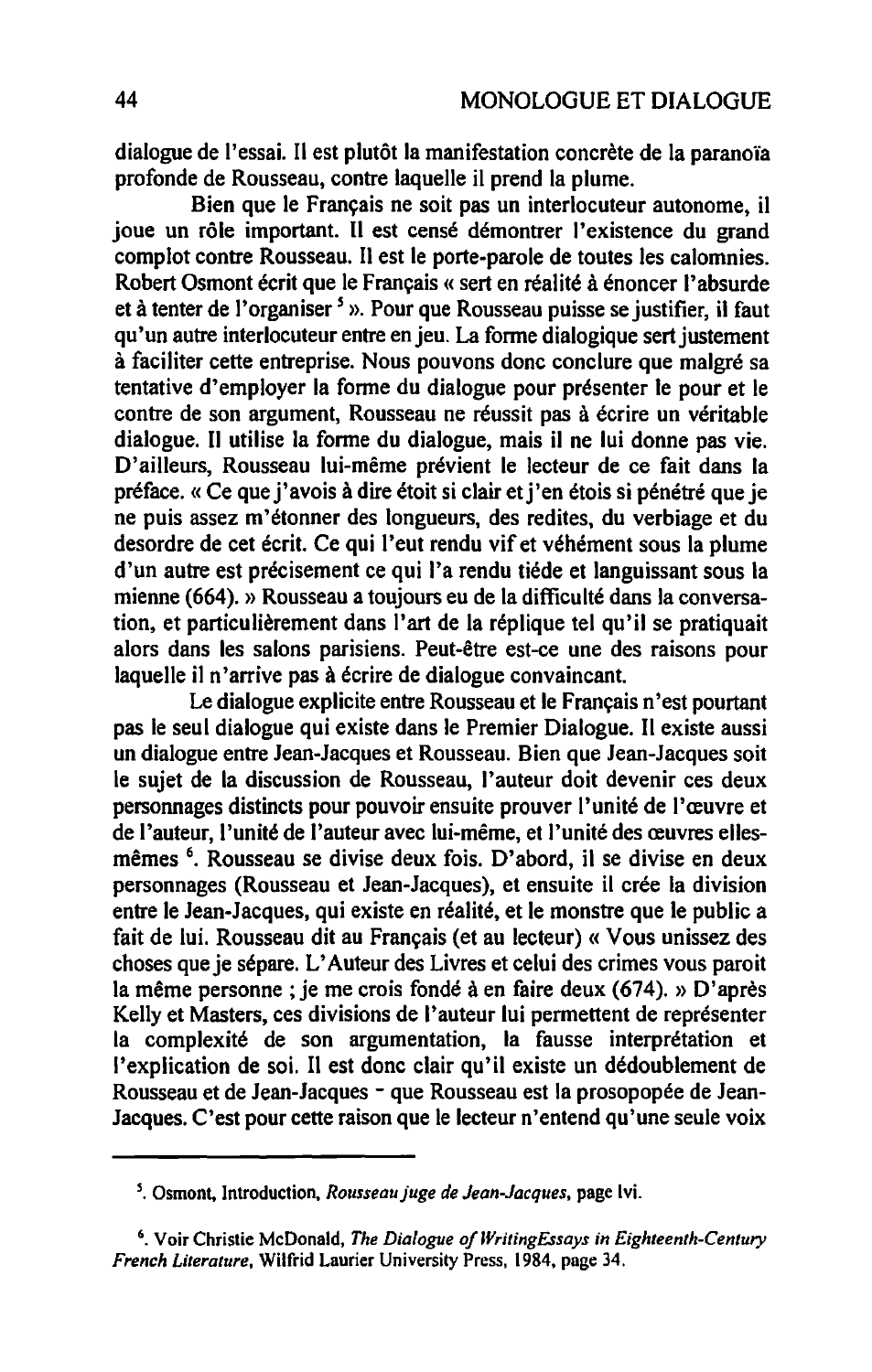qui domine dans le Premier Dialogue - celle de Jean-Jacques Rousseau.

S'il n'y a que la voix de Rousseau qui domine le dialogue, il s'ensuit qu'il ne parle qu'au lecteur. Bien que Rousseau écrive un dialogue qui se déroule entre deux interlocuteurs explicites, le véritable dialogue, voire le dialogue ultime, du Premier Dialogue est le dialogue implicite et fondamental entre Rousseau et le lecteur. Il est vrai que « toute œuvre, quelle que soit sa structure apparente, peut être considérée, dans une certaine mesure comme le lieu d'un procès de communication 7». Le texte de Rousseau illustre bien ce concept. Nous constatons donc que la fonction ultime du dialogue explicite du Premier Dialogue est à la fois de faire appel au lecteur, et de lui apprendre à dialoguer.

Le paratexte qui entoure les *Dialogues,* et les notes au bas de certaines pages du Premier Dialogue, révèlent le besoin absolu qu'a Rousseau d'un lecteur. Comme tout auteur, il a besoin de se sentir essentiel par rapport au monde. Dans 1'« Histoire du précédent écrit », Rousseau explique clairement qu'il cherche un « homme sensé, disposé pour son propre avantage à [lui] être fidelle (988) ». Cependant, vu que Rousseau ne trouve jamais de lecteur auquel il peut confier son manuscrit, nous soupçonnons qu'il ne trouvera jamais le lecteur qu'il cherche. Le dialogue qui a lieu entre le personnage Rousseau et Jean-Jacques souligne l'idée que Rousseau ne peut dialoguer qu'avec soimême - il est son propre lecteur idéal. Dans ce sens, son public virtuel optimal est lui-même. Pourtant, comme Sartre nous le rappelle « Il n'est donc pas vrai qu'on écrive pour soi-même ce serait le pire échec [ ... ] si l'auteur existait seul, il pourrait écrire tant qu'il voudrait, jamais l'œuvre comme *objet* ne verrait le jour et il faudrait qu'il posât la plume ou désespérât. Mais l'opération d'écrire implique celle de lire comme son corrélatif dialectique et ces deux actes connexes nécessitent deux agents distincts.  $[\dots]$  Il n'y a d'art que pour et par autrui  $\frac{8}{1}$  »

Puisque Rousseau écrit au dix-huitième siècle, son public réel peut être composé de la noblesse ou de la bourgeoisie. Le fait qu'il choisisse la forme non-populaire <sup>9</sup> du dialogue démontre qu'il s'adresse

<sup>9</sup>. Bien que la forme dialogique ait été très utilisée au dix-huitième siècle, cette forme était considérée moins populaire que les pièces de théâtre, le roman ou l'autobiographie. Kelly et Masters écrivent « From the beginning of his career Rousseau distinguished between what is necessary to win " the approval of a few wise men " and the " approval

<sup>7.</sup> Guellouz, page 252.

<sup>8.</sup> Jean-Paul Sartre, *Qu'est-ce que la littérature?,* Paris, Gallimard, 1948, pages 54 et 55.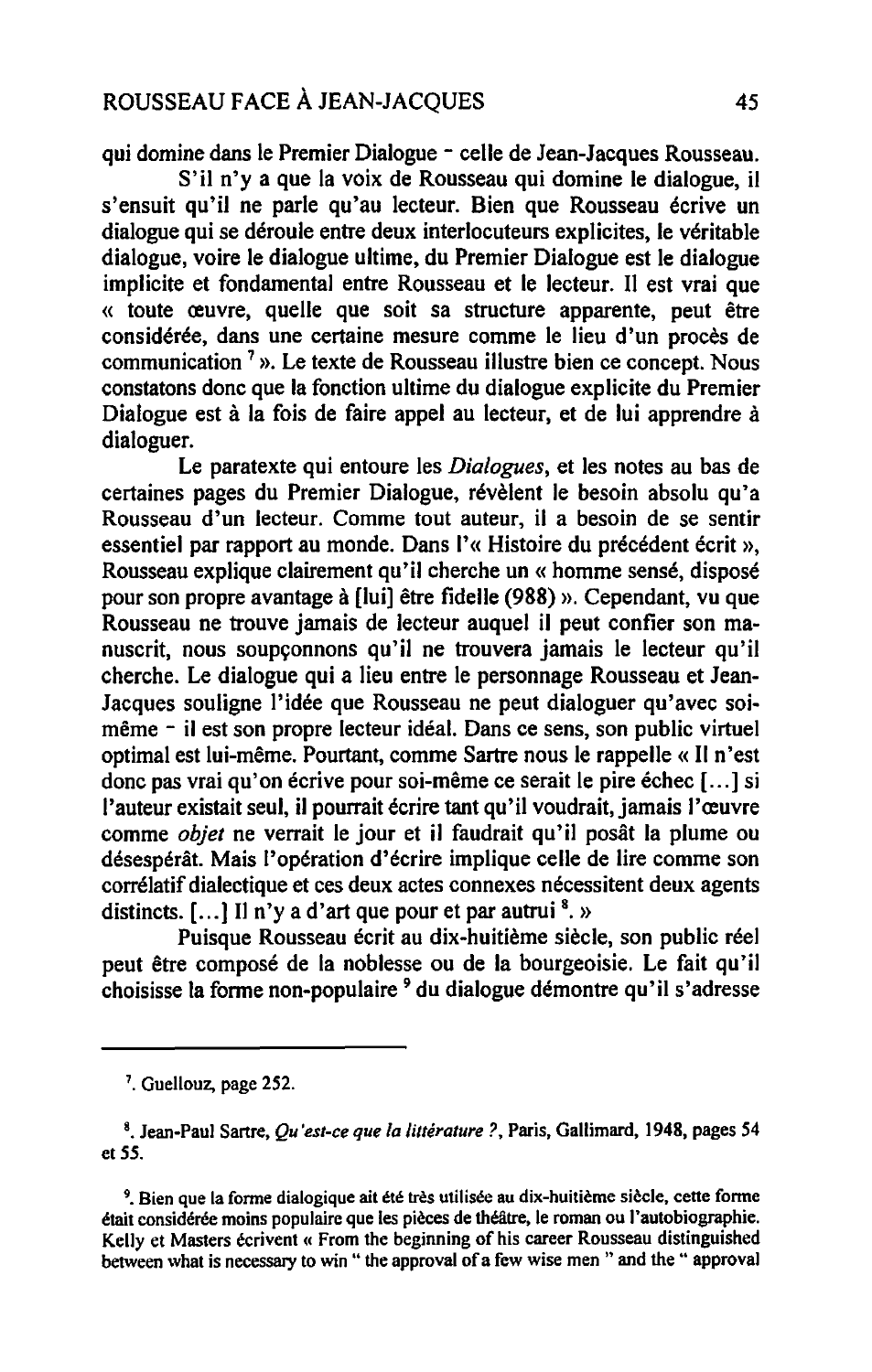aux gens qui savent lire et philosopher, c'est-à-dire aux membres d'une ou de ces deux classes. Son public virtuel est constitué de lecteurs sensés. Il écrit « Mais si parmi ceux qui m'auront lû il se trouvoit un seul cœur d'homme ou seulement un esprit vraiment sensé, mes persecuteurs auroient perdu leur peine et bientot la vérité perceroit aux yeux du public (987). » Bien qu'il doive écrire pour son public réel, Rousseau est convaincu que seul son public virtuel le comprendra. Le Premier Dialogue est un appel au public virtuel.

Rousseau réussit le mieux à faire intervenir le lecteur par ce que nous appellerons le jeu des pronoms. Bien que Rousseau évite l'emploi des pronoms dans ses *Confessions,* il exploite leur côté ambigu dans son Premier Dialogue.

Le pronom *vous,* par exemple, reste ambigu à travers le Premier Dialogue. En général, quand le Français l'emploie, il s'adresse à Rousseau, voire à un interlocuteur explicite. Cependant, quand Rousseau l'emploie, il n'est pas aussi clair qu'il s'adresse uniquement au Français. Rousseau dit « On diroit que vos Messieurs ne cherchent qu'à lui ôter tout moyen de faire autre chose que des crimes. Cette indulgence *vous*  paroit-elle donc si raisonnable, si bien entendue, et digne de personnages si vertueux (723 ; les italiques sont ajoutés) ? » Il n'est pas sûr que Rousseau ne s'adresse qu'au Français, ou qu'il s'adresse en même temps directement au lecteur. Au milieu d'une de ses longues répliques, Rousseau fait du pronom *vous* une anaphore « J'étois plein de ces sentimens, et *vous* l'avez pu connoitre, quand avec *vos* cruelles confidences *vous* étes venu resserrer mon cœur et en chasser les douces illusions auxquelles il étoit prêt à s'ouvrir encore. Non, *vous* ne connoitrezjamais à quel point *vous* l'avez déchiré. Il faudroit pour cela sentir à combien de celestes idées tenoient celles que *vous* avez détruites. Je touchois au moment d'être heureux en dépit du sort et des hommes, et *vous* me replongez pour jamais dans toute ma misére; *vous* m'ôtez toutes les espérences qui me la faisoient supporter. Un seul homme pensant comme moi nourrissoit ma confiance, un seul homme vraiment vertueux me faisait croire à la vertu, m'animoit à la chérir, à l'idolâtrer, à tout espérer d'elle; et voila qu'en m'ôtant cet appui *vous* me laissez seul sur

of the public" *(First Discourse,* Pléiade, III, 3). [ ... 1 The importance ofthis distinction led Rousseau to write in popular fonns, such as novels, plays, and autobiography, normally shunned by philosophers and to adopt a decidedly unacademic tone even in his most philosophic works. Although the *Dialogues* must be understood in part as an attempt to defend Rousseau's character before the public, his choice of a less popular form indicates that his true audience is " good minds " rather than seekers of pleasure. In sum, the *Dialogues* is a philosophic or unpopular dramatization of the need to influence unphilosophic readers (Kelly et Masters, Introduction, *Rousseau Judge of Jean-Jacques,* page xx). »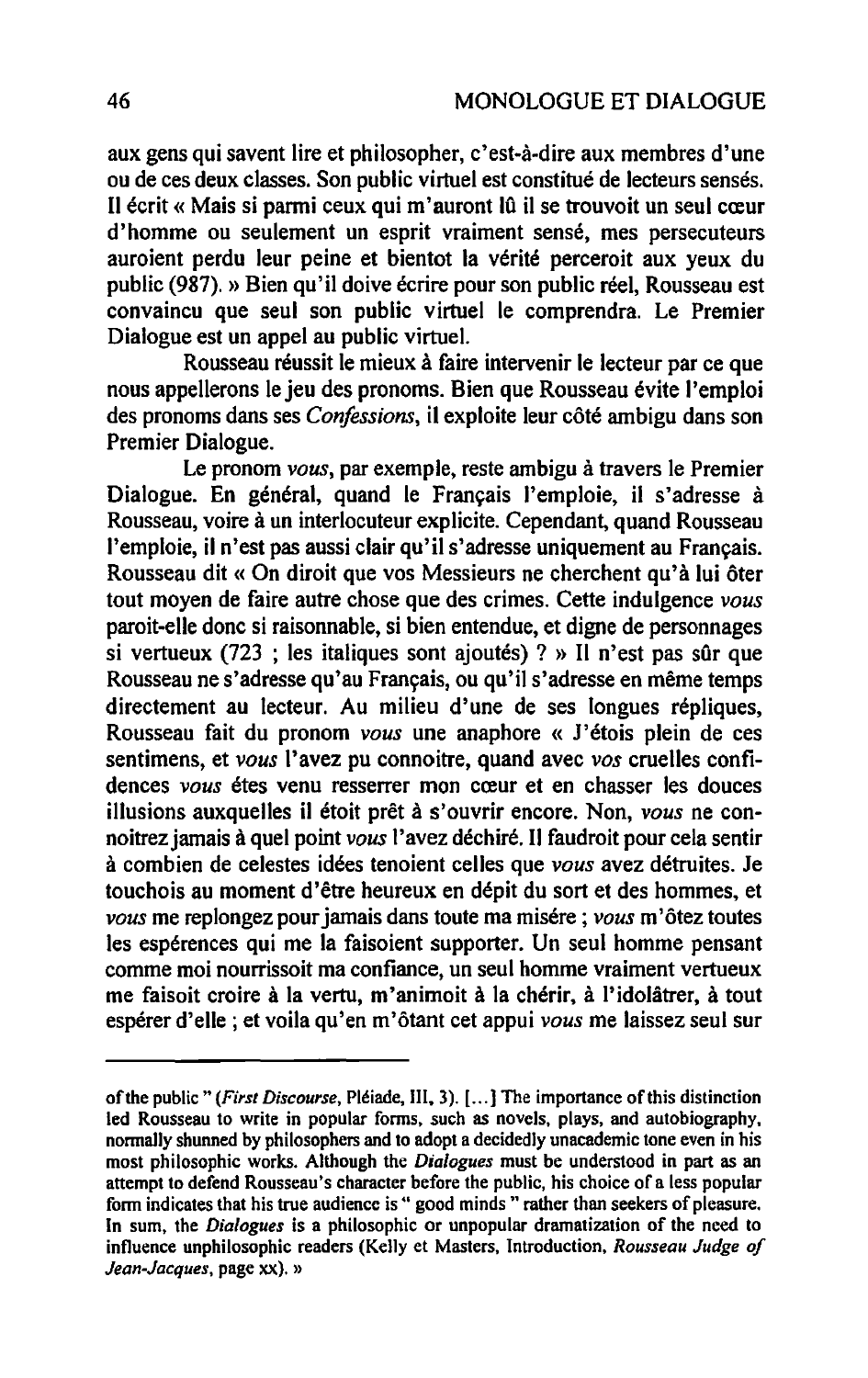la terre, englouti dans un gouffre de maux, sans qu'il me reste la moindre lueur d'espoir dans cette vie, et prêt à perdre encore celui de retrouver dans un meilleur ordre de choses le dédomagement de tout ce que j'ai souffert dans celui-ci (729 ; les italiques sont ajoutés). »

Ce passage fait partie de la deuxième moitié du Premier Dialogue où le ton de Rousseau devient de plus en plus pathétique. La répétition du pronom *vous* et le ton du passage mettent le lecteur dans une position d'adversaire. En s'adressant à son public réel, Rousseau échange sa position d'accusé contre celle de ses accusateurs.

Sartre écrit que « le public est une attente, un vide à combler, une *aspiration,* au figuré et au propre. En un mot, c'est *l'autre* 10. » Le lecteur du Premier Dialogue a tendance à croire que l'autre pour Rousseau ce sont les Messieurs dont le représentant est le Français. Les Messieurs représentent le complot contre Rousseau et comprennent donc son public réel. Son public virtuel consiste en un lecteur idéal - celui qui reçoit le manuscrit des *Dialogues* et qui est bouleversé. Rousseau veut provoquer la compassion de son lecteur. Il veut que le lecteur le comprenne. Pour cela, il utilise le pronom *nous.* 

Dès sa deuxième réplique, Rousseau fait appel à *nous.* « Dites, de force. *Soyons* justes, même avec les méchans (667 ; les italiques sont ajoutés). » Puisque le thème majeur du Premier Dialogue traite du jugement de Jean-Jacques, Rousseau avance, dès le départ, son opinion du jugement - d'être juste. Plus loin dans le dialogue, Rousseau plaide sa cause « *Venons* pour le sentir à cette grace sur laquelle vous insistez si fort, et *voyons* en quoi donc elle consiste. [ ... ] S'il se pouvoit que *nous*  eussions à subir *vous ou moi* le dernier supplice, *voudrions-nous* l'éviter au prix d'une pareille grace? *Voudrions-nous* de la vie à condition de la passer ainsi ? Non sans doute ; il n'y a point de tourment, point de supplice que *nous* ne préférassions à celui-là, et la plus douloureuse fin de *nos* maux *nous* paroitroit desirable et douce plustot que de les prolonger dans de pareilles angoisses (743 ; les italiques sont ajoutés). »

L'effet de l'usage du pronom nous, des verbes à l'impératif de la forme nous, et de l'anaphore, « Voudrions-nous », fait que le lecteur se croit au tribunal. Dans ce cas, le lecteur n'est pas l'accusé, mais le juré qui écoute la défense d'un innocent. « Quant à *on,* écrit Francis Jacques, il connote l'altérité à la fois impersonnelle et indéterminée, en tant qu'elle ne présuppose aucune relation transitive avec elle. Le pronom *on*  ne peut désigner ni mon ami ni mon ennemi. Enfin le pluriel " les autres " renvoie manifestement, avec une nuance d'hostilité ou de négligence. [ ... ] À l'égard des *autres,* mes rivaux plutôt que mes frères,

<sup>&</sup>lt;sup>10</sup>. Sartre, page 96.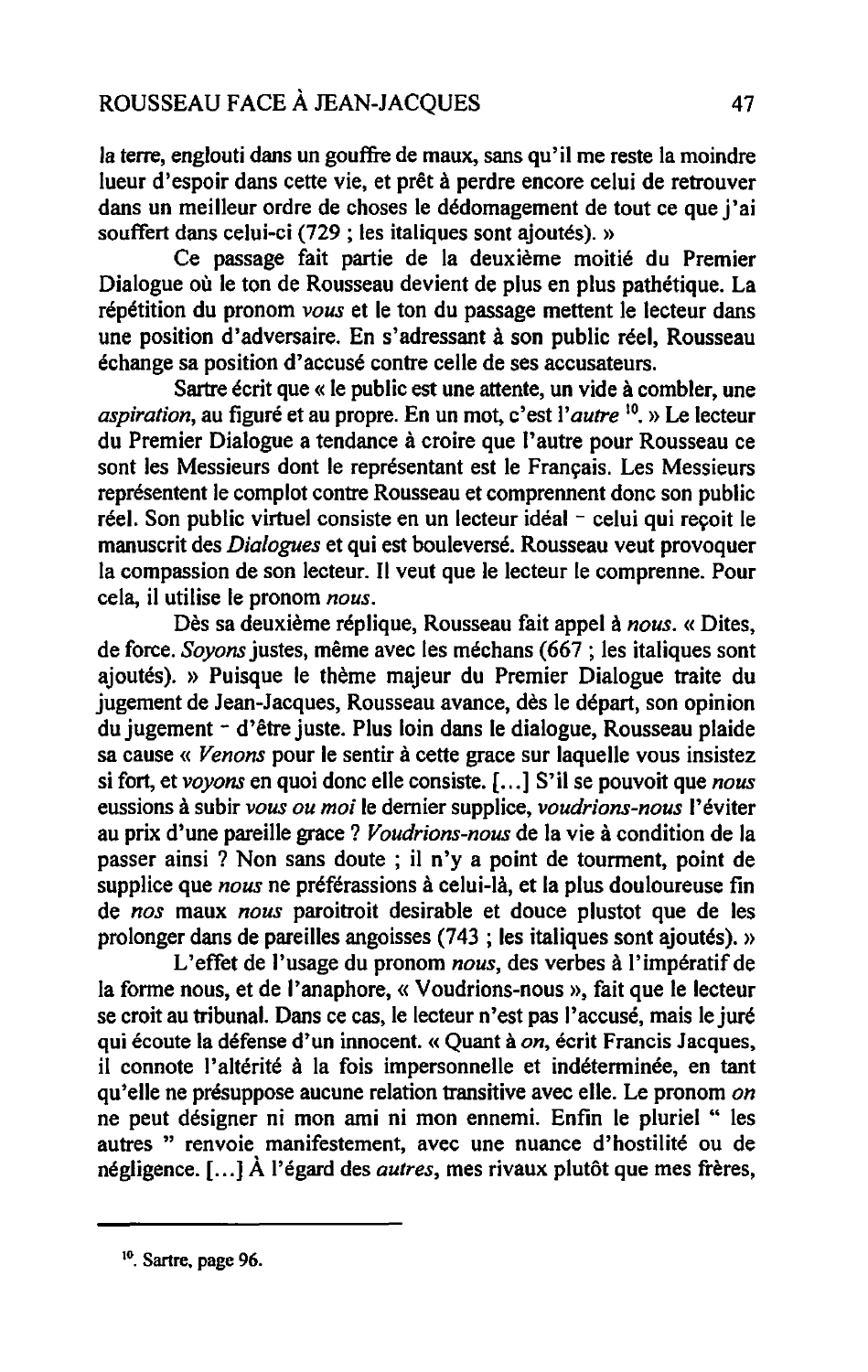mon intention plus ou moins déclarée est de me rendre irrelatif et solitaire  $\mathbf{u}$ . »

Le pronom *on* est très ambigu. Il peut désigner « monsieur tout le monde », *nous,* ou le sens de *on* à la troisième personne du singulier qui ne renvoie pas à une personne spécifique, et qui sert à généraliser. Nous avons déjà remarqué que le Français l'emploie pour signifier les Messieurs ou le complot contre Rousseau. Le lecteur ne sait jamais clairement à qui se réfère ce pronom ambigu aux Messieurs ? au complot? Il est fort possible que la raison pour laquelle le lecteur n'est pas certain est que Rousseau n'est pas sûr non plus. Le *on* transmet au lecteur l'incertitude de Rousseau vis à vis ses accusateurs. Ce qui est certain pourtant est que les Messieurs sont les autres. *Ils* sont les ennemis de Rousseau.

Dans la même réplique, Rousseau fait aussi une anaphore du pronom *on«* Les mêmes choses que mille autres disent ou font et *qu'on*  dit ou fait soi-même indifféremment prennent un sens mistérieux dès qu'elles viennent de lui. *On* veut deviner, *on* veut être pénétrant; c'est le jeu naturel de l'amour propre *on* voit ce qu'on croit et non pas ce qu'on voit. *On* explique tout selon le préjugé *qu'on* a, et *l'on* ne se console de l'erreur où *l'on* pense avoir été qu'en se persuadant que c'est faute d'attention non de pénétration *qu'on* y est tombé. Tout cela est si vrai que si deux hommes ont d'un troisiéme des opinions opposées, cette même opposition régnera dans les observations qu'ils feront sur lui. L'un verra blanc et l'autre noir; l'un trouvera des vertus, l'autre des vices dans les actes les plus indifférens qui viendront de lui et chacun, à force d'interprétations subtiles prouvera que c'est lui qui a bien vu (742; les italiques sont ajoutés). » Dans ce passage, Rousseau fait appel à l'universalité de l'être humain - au public virtuel. Le lecteur, voire l'humanité, prend la place du Français.

L'étude du jeu des pronoms révèle que c'est d'abord et surtout au lecteur que Rousseau fait appel. Bien que le lecteur soit essentiel pour tout auteur, Rousseau dépend largement du lecteur. Même si Rousseau n'arrive pas à « percer le sombre voile du complot inouï dont [il est] enveloppé 12 », il réussit à le dévoiler aux yeux de son lecteur tout en faisant appel à la liberté du lecteur. Rousseau utilise la fonne écrite du dialogue pour se protéger d'un jugement - le thème majeur de ce dialogue. Le lecteur ne peut juger qu'à la fin des *Dialogues.* Comme c'est le cas pour le Français, il ne peut juger qu'au moment où il aura lu

Il. F. Jacques, *Dialogiques. Recherches logiques sur le dialogue.* Paris, PUF, 1979. p.16.

<sup>&</sup>lt;sup>12</sup>. Osmont, page xlvii. Il cite un fragment écrit par Rousseau le 9 novembre 1768.